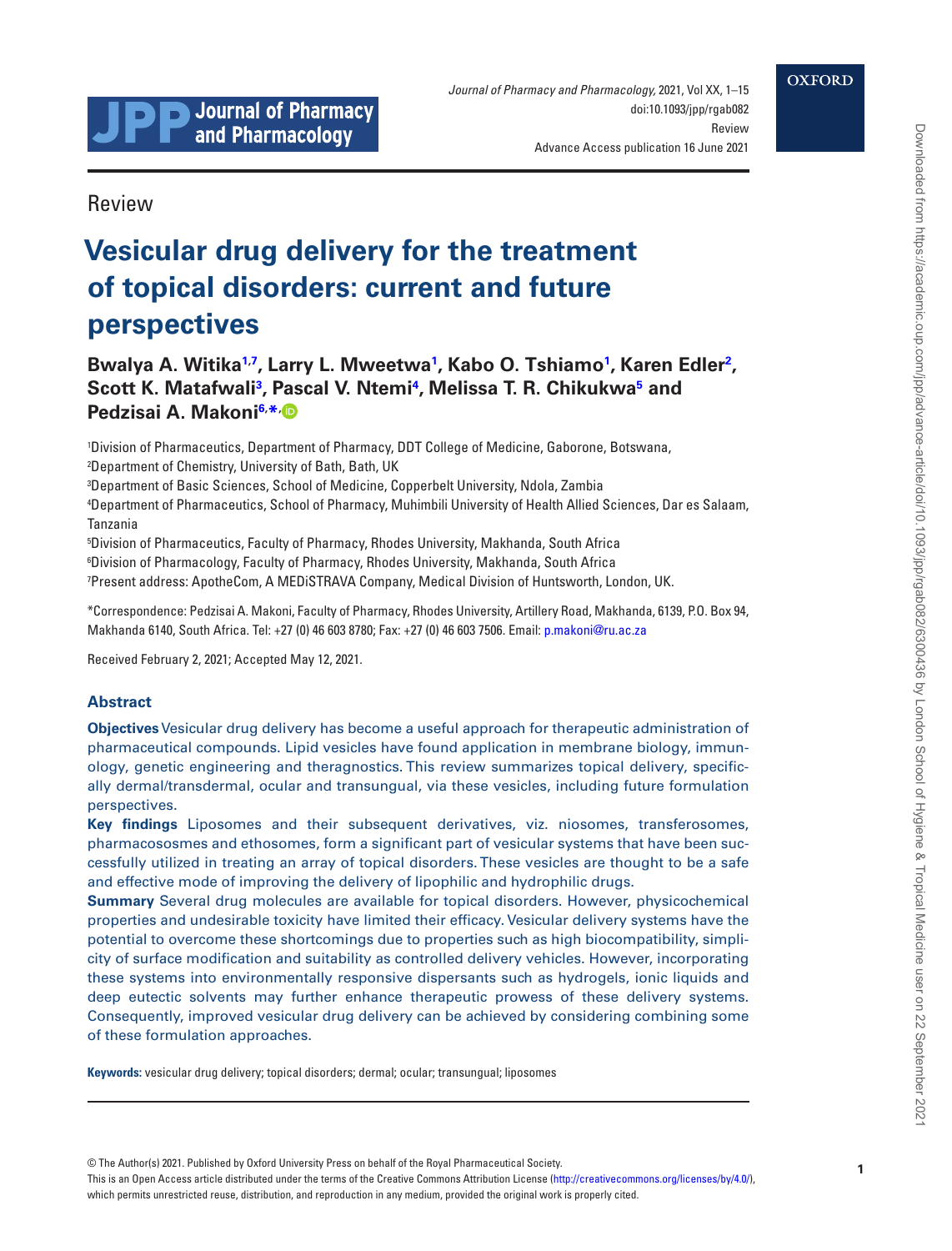#### **Introduction**

Transdermal drug delivery has become an alternative to the traditional oral drug delivery route of administration, in addition to offering an alternative to hypodermic injections.[\[1\]](#page-10-0) Specifically, transdermal drug delivery has numerous benefits in comparison to oral drug delivery, including bypassing first-pass metabolism, which leads to sudden drug metabolism and thus reduced bioavailability.[\[2\]](#page-10-1) In addition, transdermal delivery avoids the shortcomings of hypodermic injections, such as pain at the injection, high discomfort and the severe threat posed by medical waste and disease transmission following re-use of needles. Furthermore, transdermal drug delivery systems can be self-administered and are inexpensive. However, the number of drugs that can be adapted for transdermal delivery present as a limitation for this route of administration. Over the past decades, technological advancements and innovations within existing drug delivery techniques have led to the successful development of drugs with adequate molecular dimensions or delivery systems for efficient transdermal drug delivery. In general, transdermal drug delivery is categorized into three generations ([Table 1](#page-1-0)).[[3](#page-10-2)]

In recent years, vesicular delivery has become a useful approach to drug delivery. Lipid vesicles have gained interest in immunology, membrane biology, theragnostic and genetic engineering research.

Vesicles have also been used in biological layer modelling and targeted transport for API.[\[4–](#page-10-3)[7\]](#page-10-4)

Biological membranes are universal defining structures that sur-round and compartmentalize all cells and organelles.<sup>[[1](#page-10-0)]</sup> The lipidic bilayer organization is the only feature common to all biological membranes. Experimental models explaining the motional dynamics and stationary structures of some isolated partitions of biological membranes and lipid vesicles are among the various types of experimental models for understanding bio-membranes. Despite being developed for rudimentary research, numerous technological ad-vancements have surfaced due to using these models.<sup>[\[1\]](#page-10-0)</sup> Subsequently, they have led to lipid vesicles successfully evolving as suitable vehicles for controlled delivery.[\[1](#page-10-0)] The advantages and disadvantages of some lipid-based vesicular drug delivery system are extensively summarized in [Table 2.](#page-2-0) In addition, formulation strategies to enhance therapeutic prowess of vesicular delivery systems, including incorporating them into environmentally responsive dispersants such as hydrogels, ionic liquids and deep eutectic solvents, are discussed herein.

Significant manuscripts cited in this review and findings from these publications are highlighted in [Table 3.](#page-5-0) A PRISMA flow diagram [\(Figure 1\)](#page-6-0) was used to facilitate the extraction of manuscripts from electronic databases. The titles and abstracts of the extracted articles were screened for relevance, which led to the elimination of duplicates.

#### <span id="page-1-0"></span>**Table 1** Types of transdermal drug delivery systems<sup>[[2](#page-10-1), [3](#page-10-2)]</sup>

|                                               | <b>ROOT</b> Types of transacting anag actively systems                                                                                                                                                                                                                                                                                                                                                                                                                                                                                                                                                                                                                                                                                                 |                                                                                                                                                                                                                                                                                                                                                                                                                                                                                  |                                                                                                                                                                                                                                                                                       |
|-----------------------------------------------|--------------------------------------------------------------------------------------------------------------------------------------------------------------------------------------------------------------------------------------------------------------------------------------------------------------------------------------------------------------------------------------------------------------------------------------------------------------------------------------------------------------------------------------------------------------------------------------------------------------------------------------------------------------------------------------------------------------------------------------------------------|----------------------------------------------------------------------------------------------------------------------------------------------------------------------------------------------------------------------------------------------------------------------------------------------------------------------------------------------------------------------------------------------------------------------------------------------------------------------------------|---------------------------------------------------------------------------------------------------------------------------------------------------------------------------------------------------------------------------------------------------------------------------------------|
| Transdermal drug<br>delivery system<br>(TDDS) | Description                                                                                                                                                                                                                                                                                                                                                                                                                                                                                                                                                                                                                                                                                                                                            | Advantages                                                                                                                                                                                                                                                                                                                                                                                                                                                                       | Limitations                                                                                                                                                                                                                                                                           |
| First generation                              | Comprises of transdermal patches for clinical use.<br>The drug should be of low-molecular weight,<br>efficacious at low doses and lipophilic.                                                                                                                                                                                                                                                                                                                                                                                                                                                                                                                                                                                                          | • High bioavailability as opposed to<br>oral bioavailability.<br>• No pricking required.                                                                                                                                                                                                                                                                                                                                                                                         | • Not feasible for drugs<br>with high molecular<br>weight.<br>• Stratum corneum limits<br>drug permeability.<br>• Not suitable for<br>hydrophilic drugs.                                                                                                                              |
| Second generation                             | Chemical enhancers are generally utilized effectively<br>to improve skin permeability through reversal<br>disruption of the stratum corneum to promote<br>deeper skin penetration of the drug.<br>Iontophoresis is another second-generation TDDS<br>that does not alter the skin barrier but helps<br>in the movement of charged drug through<br>electrophoresis.<br>Non-cavitational ultrasound is another skin<br>permeation enhancing method, which is an<br>effective second-generation TDDS. This is an<br>oscillating wave of pressure at a frequency that is<br>intensely high for the human ear. This oscillation<br>and the creation of a pressure gradient drive drug<br>penetration into the skin while disrupting the<br>stratum corneum. | • Easy penetration of high molecular<br>weight drugs through the stratum<br>corneum following disruption of<br>an ordered bilayer structure of the<br>intracellular lipids found within the<br>skin layer.<br>• Iontophoresis offers high control<br>over drug dosing by scaling the<br>adequate amount of charge delivered<br>to the skin.<br>• Provides rapid onset of drug<br>response.<br>• Non-cavitational ultrasound allows<br>for deeper skin penetration of the<br>drug | • Increased risk of skin<br>irritation from chemical<br>enhancers.<br>• Iontophoresis is costly.<br>• Non-cavitational<br>ultrasound is limited to<br>lipophilic and small drug<br>molecules.<br>• Non-cavitational<br>ultrasound can also cause<br>damage to deeper skin<br>tissues. |
| Third generation                              | Third generation systems induce significant<br>impacts on the stratum corneum via stronger<br>disruption while protecting deeper skin tissues.<br>Third generation delivery systems include<br>amalgamation of different chemical enhancers,<br>biochemical enhancers, electroporation,<br>cavitational ultrasound, microneedles, thermal<br>ablation and microdermabrasion.                                                                                                                                                                                                                                                                                                                                                                           | • Suitable for narrow and specific<br>combination of drugs.<br>• Proved the highest skin permeability<br>without damaging or causing skin<br>irritation.                                                                                                                                                                                                                                                                                                                         | • Expensive<br>• Require technical<br>expertise.<br>• Limited clinical use.                                                                                                                                                                                                           |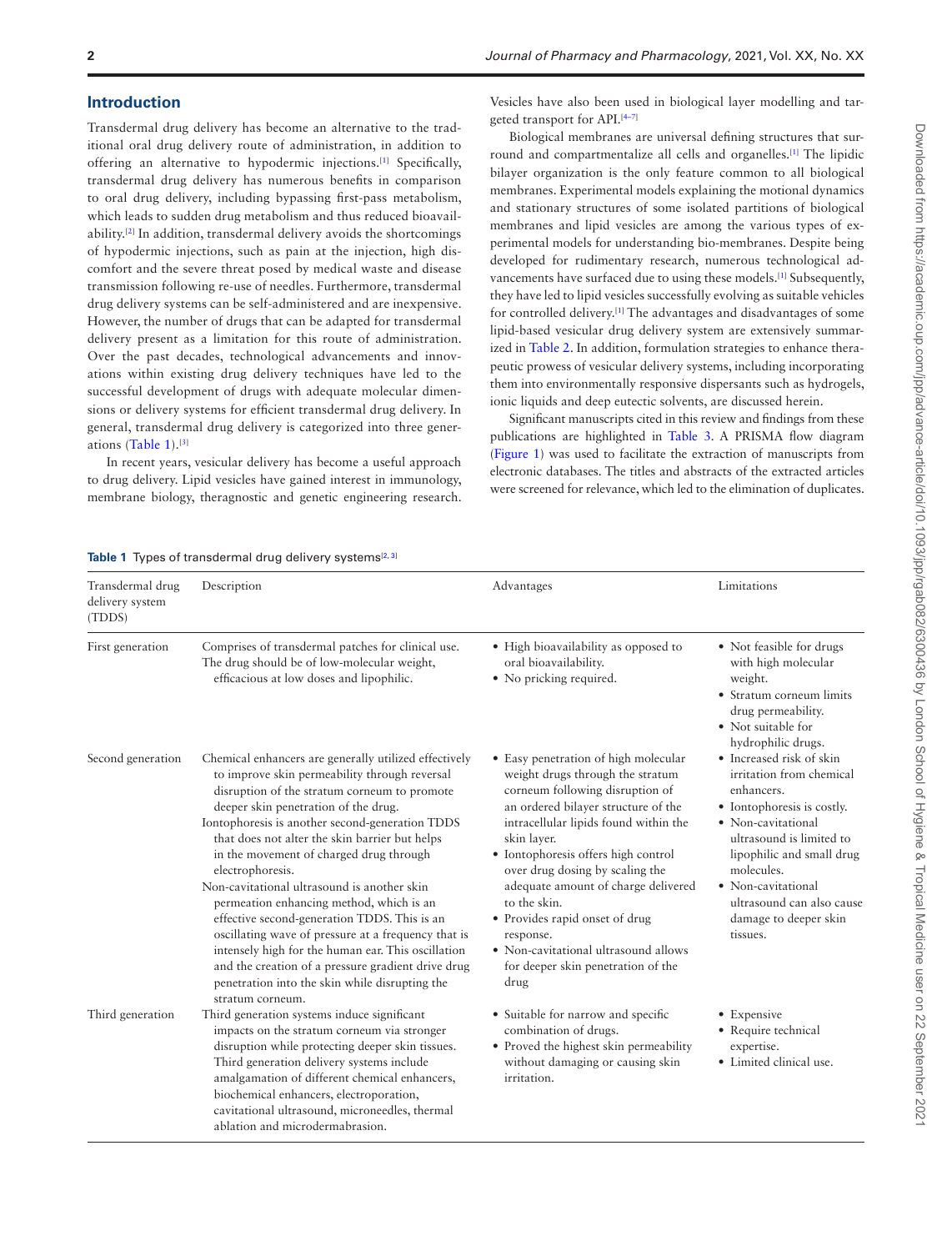<span id="page-2-0"></span>

|                                | Table 2 Advantages and disadvantages of vesicular drug delivery system is-10                                                                                                                                                                                                                                                                                                                                                                                                                                                                                                                                                                      |                                                                                                                                                                                                                                                                                                                                                                                                                                                                                                                                                                                                                                                                                               |                                                                                                                                                                                                                                                                                                                         |
|--------------------------------|---------------------------------------------------------------------------------------------------------------------------------------------------------------------------------------------------------------------------------------------------------------------------------------------------------------------------------------------------------------------------------------------------------------------------------------------------------------------------------------------------------------------------------------------------------------------------------------------------------------------------------------------------|-----------------------------------------------------------------------------------------------------------------------------------------------------------------------------------------------------------------------------------------------------------------------------------------------------------------------------------------------------------------------------------------------------------------------------------------------------------------------------------------------------------------------------------------------------------------------------------------------------------------------------------------------------------------------------------------------|-------------------------------------------------------------------------------------------------------------------------------------------------------------------------------------------------------------------------------------------------------------------------------------------------------------------------|
| systems (DDS)<br>Drug delivery | Description                                                                                                                                                                                                                                                                                                                                                                                                                                                                                                                                                                                                                                       | Advantages                                                                                                                                                                                                                                                                                                                                                                                                                                                                                                                                                                                                                                                                                    | Disadvantages                                                                                                                                                                                                                                                                                                           |
|                                | action, hence reducing the concentration at other body sites.<br>comprising one or multiple concentric bilayers formulated<br>efficient drug concentration within the body thus limiting<br>Vesicular DDS hold the potential to sustain drug levels at<br>as an outcome of self-assembling of amphiphilic building<br>capability to localize drug activity at the organ or site of<br>a predetermined rate (zero-order kinetics) and maintain<br>for targeted drug delivery because they possess specific<br>Vesicular delivery systems are highly ordered assemblies<br>blocks in water. These systems are critically essential<br>side effects. | Facilitates the elimination of toxicity concerns for certain drugs.<br>Encapsulation of both hydrophilic and hydrophobic drugs.<br>Helps in the accomplishment of targeted drug delivery.<br>Delays the elimination of rapidly metabolizable drugs.<br>Prolongs the circulation of drugs within the body.<br>Improves the bioavailability of the drugs.<br>Assists in resolving drug stability issues.<br>$\bullet$<br>$\bullet$<br>$\bullet$<br>$\bullet$                                                                                                                                                                                                                                    | sensitivity for passive transportation<br>loading capacity of the drug during<br>pH, temperature, or even magnetic<br>preparation, in vivo transportation<br>Some vesicular DDS (niosomes,<br>externally triggered and require<br>transferosomes, liposomes) are<br>of drugs, limiting the overall<br>and preservation. |
| Liposomes                      | bilayer vesicles<br>whose aqueous compartment is completely enclosed within<br>a bilayer membrane, mainly comprising of synthetic or<br>Liposomes are considered concentric, colloidal<br>natural lipids.                                                                                                                                                                                                                                                                                                                                                                                                                                         | Enhance stability while protecting the encapsulated drugs from the<br>Limits the exposure of sensitive tissues to toxic drugs as well as<br>Assist in the accomplishment of targeted specific drug delivery.<br>Increases pharmacokinetic features of drugs by limiting their<br>Suitable for the delivery of small molecular weight drugs in<br>Suitable for delivering lipophilic and hydrophilic drugs.<br>elimination and improving systemic circulation.<br>addition to high molecular weight drugs.<br>Reduces drug toxicity.<br>external environment.<br>their metabolites.<br>$\bullet$<br>$\bullet$<br>$\bullet$<br>$\bullet$                                                        | • Liposomes are leaky thus causing<br>· Poor encapsulation efficiency for<br>premature release of drug.<br>hydrophilic molecules.<br>· High production cost.<br>Short shelf life.<br>Expensive.<br>$\bullet$                                                                                                            |
| Ethosomes                      | Ethosomes are lipid carriers with high permeability and drug-<br>delivery capability due to high ethanol concentration.                                                                                                                                                                                                                                                                                                                                                                                                                                                                                                                           | High deformability and elasticity with deeper skin penetration in<br>Optimal encapsulation efficiency as opposed to liposomes.<br>Suitable for delivering lipophilic and hydrophilic drugs.<br>Cost-effective and simple method of preparation.<br>comparison to liposomes<br>$\bullet$<br>$\bullet$<br>$\bullet$                                                                                                                                                                                                                                                                                                                                                                             | · High skin irritation due to high<br>ethanol concentration.                                                                                                                                                                                                                                                            |
| Niosomes                       | Niosomes are relatively modern vesicular DDS which comprise<br>unilamellar or sometimes multimellar vesicles. Niosomes are<br>non-ionic surfactant vesicles, which consist of microscopic<br>cholesterol with substantial hydration within the aqueous<br>offer charge<br>lamellar vesicles formulated when a non-ionic surfactant<br>bilayer membrane giving rise to less permeable niosomes<br>(primarily alkyl/dialkyl polyglycerol ether) is added into<br>media. Cholesterol addition offers high rigidity to the<br>ionic surfactants enhance the vesicle size and<br>therefore improving entrapment efficiency.<br>while non-              | Niosomes lead to improved topical, oral, as well as parenteral drug<br>through limiting impact with target cells while minimizing drug<br>Niosomes serve as a depot system for sustained drug release when<br>The design is more flexible in terms of structure in comparison to<br>These particles can entrap drugs with a broad solubility range.<br>Niosomes do not require any specialized handling and storage<br>Therapeutic efficiency of the entrapped drug is improved<br>More stable in comparison to liposomes.<br>Osmotically active.<br>there is a need.<br>bioavailability.<br>conditions.<br>liposomes.<br>clearance.<br>$\bullet$<br>$\bullet$<br>$\bullet$<br>$\bullet$<br>٠ | which reduces the shelf-life of the<br>· Hydrolysis of encapsulated drug<br>dispersion.                                                                                                                                                                                                                                 |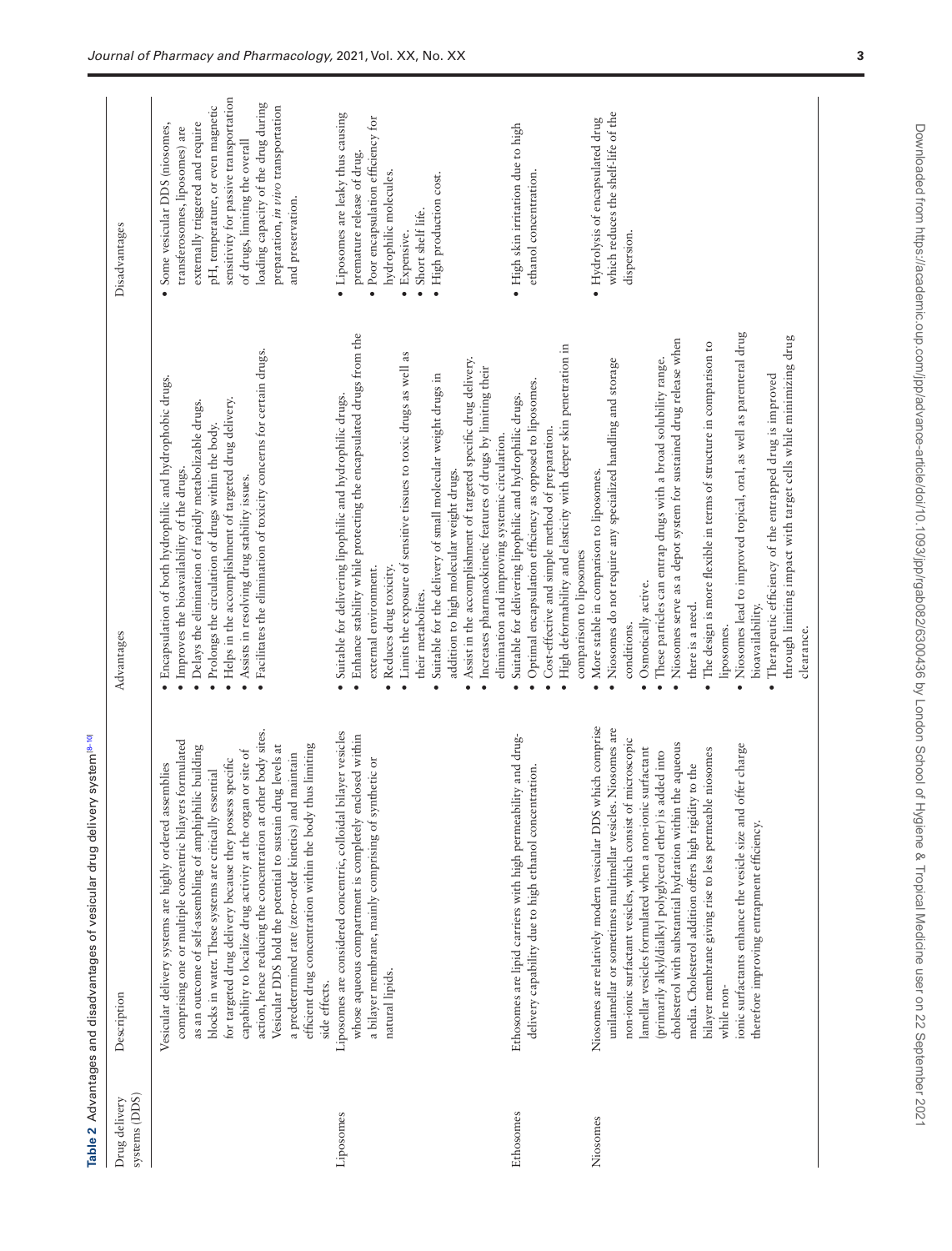| Table 2 Continued              |                                                                                                                                                                                                                                                                                                                                                                                                                                                                                                                                                               |                                                                                                                                                                                                                                                                                                                                                                                                                                                                                                                                                                                                                            |                                                                                                                                                         |
|--------------------------------|---------------------------------------------------------------------------------------------------------------------------------------------------------------------------------------------------------------------------------------------------------------------------------------------------------------------------------------------------------------------------------------------------------------------------------------------------------------------------------------------------------------------------------------------------------------|----------------------------------------------------------------------------------------------------------------------------------------------------------------------------------------------------------------------------------------------------------------------------------------------------------------------------------------------------------------------------------------------------------------------------------------------------------------------------------------------------------------------------------------------------------------------------------------------------------------------------|---------------------------------------------------------------------------------------------------------------------------------------------------------|
| systems (DDS)<br>Drug delivery | Description                                                                                                                                                                                                                                                                                                                                                                                                                                                                                                                                                   | Advantages                                                                                                                                                                                                                                                                                                                                                                                                                                                                                                                                                                                                                 | Disadvantages                                                                                                                                           |
| Transferosomes                 | made vesicles comprise of a natural amphiphilic lipid which<br>which is surrounded by a complex lipid bilayer. Artificially<br>Noisomes and liposomes have limited skin permeability and<br>ble manner,<br>deformable, complicated vesicles having an aqueous core<br>Transferosomes are regarded as stress responsive, ultra-<br>are generally not feasible for transdermal drug delivery.<br>compatible surfactant which allows transferosomes to<br>is complemented by a bilayer softener which is a bio-<br>alter their membrane composition in a reversi | Transferosomes are deformable, thus can penetrate minute and<br>narrow pores found in the skin irrespective of measurable loss.<br>· Efficient entrapment of both small and high molecular weight<br>Protection of encapsulated drug from metabolic enzymatic<br>Effectively utilized in systematic and topical drug delivery.<br>· Can act as a drug depot delivery system.<br>degradation.<br>drugs.<br>$\bullet$<br>$\bullet$                                                                                                                                                                                           | · Phospholipid purity is questionable.<br>• Expensive and costly.<br>· Chemically unstable.                                                             |
| Aquasomes                      | layered self-assembled nanostructures constituting of a solid<br>which helps in the absorption of biochemically active drug<br>nanocrystalline core that has an oligomeric film coating<br>are triple<br>Aquasomes are termed as "water bodies" which<br>molecules irrespective of any modification.<br>allowing narrow skin pore penetration.                                                                                                                                                                                                                | · Due to their composite structure, size and stability, these molecules<br>nanoparticles of colloidal range, they are highly concentrated in<br>breakdown or alternation as seen in antigen or insulin delivery,<br>Assist in the preservation of the conformational integrity and<br>• As suspensions of aquasomes constitute of bio-degradable<br>avoid environmental degradation and reticuloendothelial<br>• Drugs are absorbed topically instead of after internal<br>· Possess similar physical properties as colloids.<br>biochemical stability of bioactive molecules.<br>the muscles and the liver.<br>clearance. | • Expensive and costly so not<br>· Transfer efficiency is low.<br>economically viable.                                                                  |
| Colloidosomes                  | These are advanced vesicular DDS designed for the delivery<br>Colloidosomes comprises of hollow shell microcapsules<br>which consists of fused or coagulated particles at the<br>of vitamins, proteins and other food supplements.<br>interface of emulsion droplets.                                                                                                                                                                                                                                                                                         | Sensitive and fragile material such as cells and biomolecules are<br>Controlled drug permeability. Permit selective and time bound<br>· High flexibility due to their small size which facilitates better<br>hence biological or pharmacological activity is immediately<br>applications and is considered as the choice of DDS for the<br>· High mechanical strength, good at yielding stress while<br>withstanding the mechanical load.<br>release of encapsulated material.<br>encapsulated material.<br>· Easy to formulate.<br>accomplished.                                                                          | colloidosomes to aquatic media<br>significant proportion is lost.<br>• During transference of the<br>from the organic media, a<br>· Produce poor yield. |
| Cubosomes                      | contain adequate extent of molecular orientation in addition<br>Cubosomes self-assemble, in the presence of a polar solvent,<br>crystalline<br>phases. Such crystalline phases with equivalent lengths<br>into a line of thermodynamically stable liquid<br>to structural symmetry.                                                                                                                                                                                                                                                                           | • High bio-adhesive nature is exhibited by the cubic phases, so they<br>. Ability for targeted release in addition to controlled drug release.<br>Amphiphillic, hydrophobic and hydrophilic drugs are very easily<br>are considered as more convenient for the mucosal and topical<br>Easy preparation of the skin.<br>drug delivery system.<br>easily encapsulated.<br>· Biodegradable.<br>encapsulated                                                                                                                                                                                                                   | • Expensive and costly.<br>Limited yield.                                                                                                               |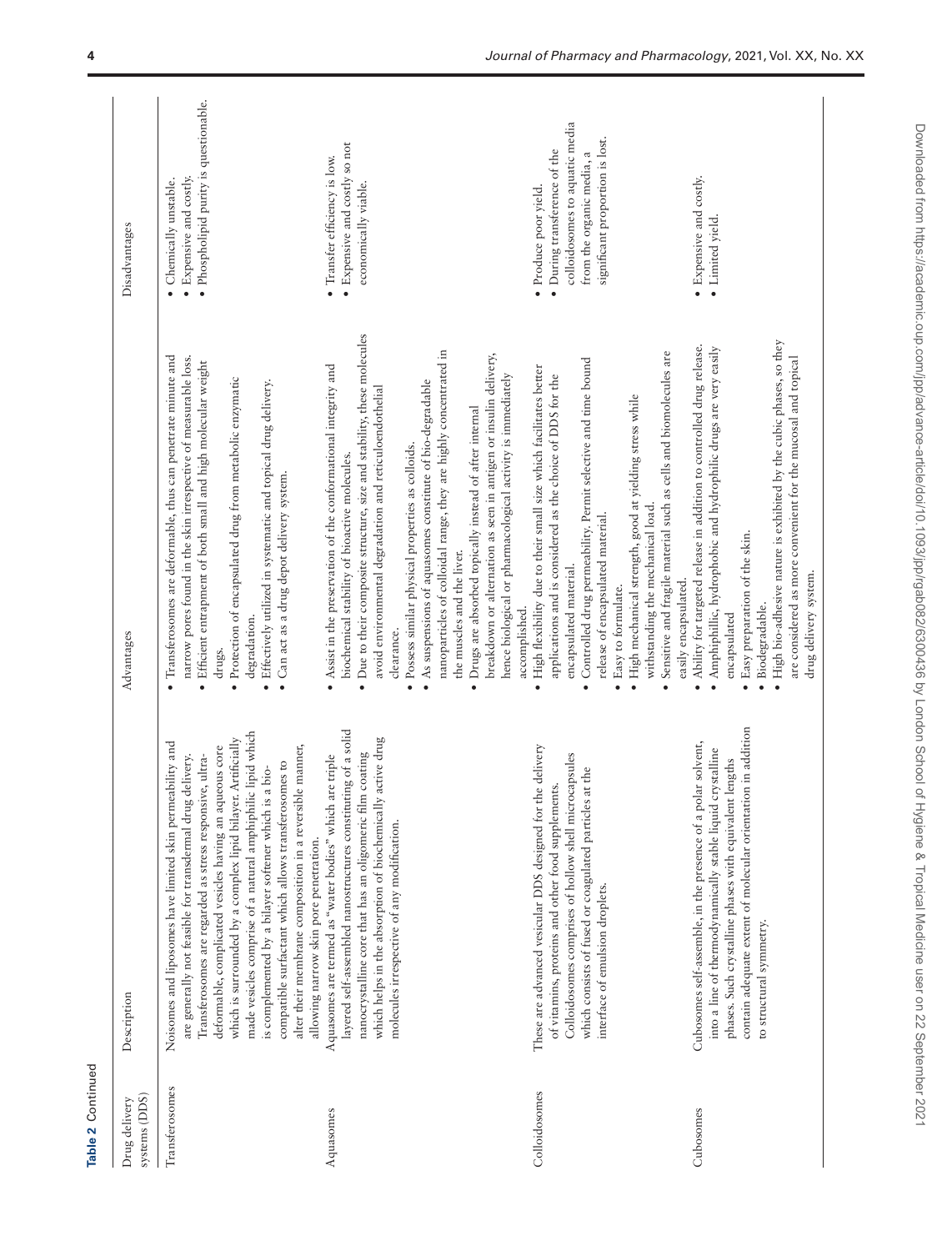| systems (DDS)<br>Sphingosomes<br>Drug delivery<br><b>Jtosomes</b> | bilayer membrane which primarily constitutes of synthetic<br>Ufosomes were created to improve drug penetration into the<br>aqueous compartment is completely enclosed within the<br>These are concentric, colloidal, bilayered vesicles whose<br>or natural sphingolipids.<br>Description | intramuscular, oral and transdermal routes of drug administration.<br>· Enhanced pharmacokinetics of encapsulated drug thus enhanced<br>These can be efficiently utilized for intravenous, subcutaneous,<br>Therapeutic index and efficacy of the encapsulated drug is<br>• Design flexibility promotes site specific ligand binding to<br>• Better retention of the drug than other vesicular DDS<br>· Offer selective passive drug targeting to tumour cells.<br>· Reduced drug toxicity following encapsulation.<br>· Increased stability through encapsulation.<br>• Better stability than liposomes.<br>accomplish active targeting.<br>circulation time.<br>improved.<br>Advantages | · Limited entrapment efficiency.<br>· Poor deeper penetration.<br>· Highly expensive so not<br>economically feasible.<br>Disadvantages |
|-------------------------------------------------------------------|-------------------------------------------------------------------------------------------------------------------------------------------------------------------------------------------------------------------------------------------------------------------------------------------|-------------------------------------------------------------------------------------------------------------------------------------------------------------------------------------------------------------------------------------------------------------------------------------------------------------------------------------------------------------------------------------------------------------------------------------------------------------------------------------------------------------------------------------------------------------------------------------------------------------------------------------------------------------------------------------------|----------------------------------------------------------------------------------------------------------------------------------------|
|                                                                   | between the outermost<br>a lipid carrier which gets attached to the surface of the skin<br>skin via the stratum corneum. Ufosomes are equipped with<br>and promotes the exchange of lipids h<br>stratum corneum                                                                           | • Better entrapment efficiency for hydrophobic and hydrophilic<br>• Cheaper than liposomes.<br>drugs.                                                                                                                                                                                                                                                                                                                                                                                                                                                                                                                                                                                     | • Limited bioavailability.<br>· Variable drug levels                                                                                   |

**Table 2** Continued

Table 2 Continued

## Challenges and opportunities for topical drug delivery

## **Dermal/transdermal drug delivery systems**

The main challenge for topical applications is the dermal penetration of the hard horny layer/stratum corneum (SC), which is the top-most layer of the skin.<sup>[\[11](#page-10-7)]</sup> These skin structures act as a rate-limiting step for epidermal drug transfer.[\[12\]](#page-10-8) Additional considerations in topical delivery of drug molecules include physicochemical aspects of the drug, such as log P, pKa, solubility and molecular mass.[\[12](#page-10-8)–[14\]](#page-11-0) For an API to be effective when applied topically, the API molecules must have a size <500 Da to enable diffusion across the SC, thereby pen-etrating to the site of action.<sup>[\[2,](#page-10-1) [15\]](#page-11-1)</sup> This molecular size consideration is also an aspect that can be challenging when developing topical formulations. Moreover, formulations must have aqueous and lipid solubility action.<sup>[\[12](#page-10-8), [15\]](#page-11-1)</sup> Patient individual variability regarding skin in both healthy and diseased skin may also influence the efficacy of API.<sup>[\[16](#page-11-2)]</sup> These unique variations are caused by biological factors and include skin hydration, gender, age, ethnicity and metabolism.<sup>[[16](#page-11-2), [17](#page-11-3)]</sup> For example, some enzymes in the skin may metabolize some drugs before cutaneous absorption can occur. Local skin irritation, such as irritant and allergic contact dermatitis, at the site of delivery can also pose a substantial challenge for topical applications.[\[18\]](#page-11-4) Other disadvantages of topical formulations include being time-consuming to apply; the regimen can also be complicated, messy and uncomfortable.

Two mechanisms of vesicle absorption have been proposed for transdermal vesicular drug delivery, viz. the diffusion of intact vesicles through the SC and the formation of new vesicles from in-dividual components of the formulation.<sup>[[19](#page-11-5)]</sup> The latter phenomenon occurs only in certain regions within the SC, specifically where water content is high. This phenomenon is highly postulated since the vesicles' diameter is greater than the lamellar spaces of the lipid within the SC.<sup>[[19\]](#page-11-5)</sup>

In humans, liposomes have shown to be superior in delivering methotrexate and refining its activity for transport resistant leukemic cell lines compared to non-entrapped methotrexate formulations.[[20](#page-11-6)] A dual deformable liposomal ointment has also been used to successfully penetrate retinoic acid and epidermal growth factor to en-hance healing in burn wounds.<sup>[\[21](#page-11-7)]</sup> In the cosmetic industry, liposomal and niosomal formulations containing urea were manufactured for use.[[22\]](#page-11-8) The optimized niosomal formulation was the best moisturizing dermato-cosmetic, while the optimized liposomal formulation also outperformed the conventional formulation.[\[22\]](#page-11-8) In an attempt to treat pattern baldness, minoxidil was incorporated into niosomes. The study revealed that the niosomal formulations of minoxidil improved follicular delivery by substantially increasing the partition of minoxidil in the aqueous canal of the human hair.<sup>[\[23](#page-11-9)]</sup> In dolor treatment, the selective cyclooxygenase-2 (COX-2) inhibitor, nimesulide, was successfully encapsulated into niosomes for transdermal delivery and exhibited enhanced anti-inflammatory properties when compared to delivery of nimesulide from conventional technologies.[[24\]](#page-11-10)

Similarly, the non-steroidal inflammatory drug ketorolac was successfully entrapped in niosomes, significantly improving permeation and reducing the lag time post-application.[[25\]](#page-11-11) Niosomes formulated using α-omega-hexadecyl-bis-(1-aza-18-crown-6) or Bola, Span 80 and cholesterol in a 2 : 5 : 2 molar ratio were proposed as a suitable delivery system for 5-fluorouracil (5-FU) for use in therapy for various skin cancers. This formulation exhibited increased cytotoxic effects by up to 8-fold and an increased solubility and permeability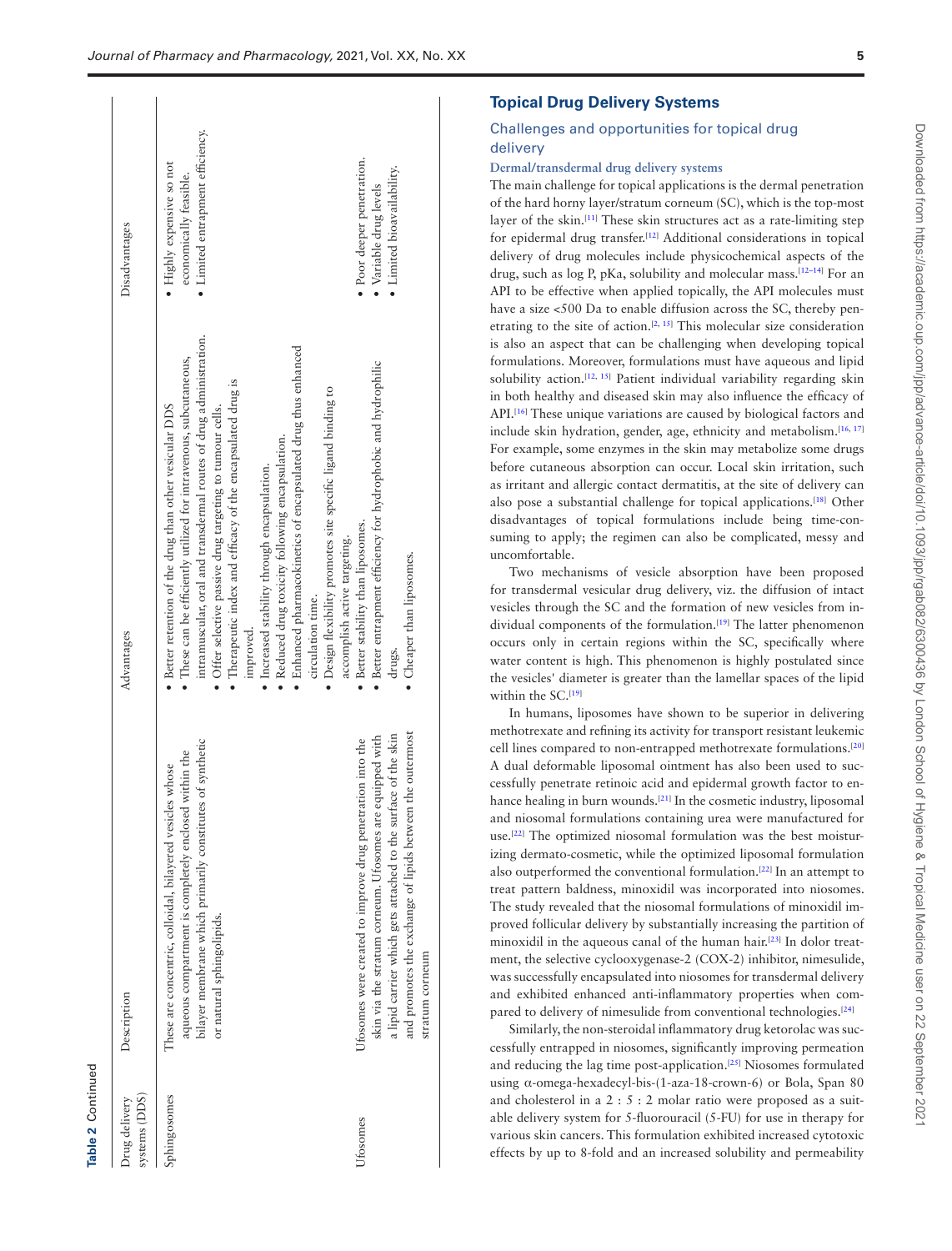| <b>Rable 3</b> Summary or signmeant review manuscripts<br>Author(s)/year | Aim                                                                                                                                                                                                                                                                                  | Research method                 | Key findings                                                                                                                                                                                                                                                                                                                                                                                                                                 |
|--------------------------------------------------------------------------|--------------------------------------------------------------------------------------------------------------------------------------------------------------------------------------------------------------------------------------------------------------------------------------|---------------------------------|----------------------------------------------------------------------------------------------------------------------------------------------------------------------------------------------------------------------------------------------------------------------------------------------------------------------------------------------------------------------------------------------------------------------------------------------|
|                                                                          |                                                                                                                                                                                                                                                                                      |                                 |                                                                                                                                                                                                                                                                                                                                                                                                                                              |
| Vitorino et al. (2015) <sup>[11]</sup>                                   | To investigate different methods of<br>permeation enhancement by combining<br>lipid nanoparticles with conventional<br>chemical enhancers.                                                                                                                                           | Secondary<br>qualitative review | The majority of approaches commonly utilized<br>in transdermal delivery of drugs have<br>advantages and disadvantages; therefore,<br>further research is required for efficient<br>drug delivery. The skin barrier is considered<br>a formidable obstacle for drug delivery;<br>however, new multicomponent technologies<br>have combined several strategies, which have<br>been reported to provide promising results for<br>drug delivery. |
| Haque and Talukder<br>$(2018)^{[13]}$                                    | To review available knowledge related to<br>the skin-chemical enhancer interaction<br>for designing a topical and transdermal<br>formulation.                                                                                                                                        | Secondary<br>qualitative review | Out of all approaches which can be utilized<br>for enhancing penetration of drug molecules<br>across the skin, chemical enhancers have been<br>reported to have more efficiency due to their<br>capability to improve molecule permeation.                                                                                                                                                                                                   |
| Bolzinger et al. $(2012)^{[12]}$                                         | To analyse the mechanism of penetration<br>of drugs through the skin.                                                                                                                                                                                                                | Secondary<br>qualitative review | Due to the heterogeneous structure of the skin,<br>there are a number of penetration routes. The<br>analysis of penetration mechanisms reveals<br>that controlling the intercellular penetration<br>route using crystalline lipids, and penetration<br>via skin appendages, are likely contributors of<br>efficient drug penetration.                                                                                                        |
| Benson et al. $(2019)^{[14]}$                                            | To discuss the evolution of the principles<br>of percutaneous absorption and skin<br>products from recent times to date.                                                                                                                                                             | Secondary<br>qualitative review | Skin application products range from simple<br>solutions and ointments to nanotechnologies.<br>However, the products applied to the skin for<br>cosmetic or for treatment purpose must fulfil<br>safety requirements.                                                                                                                                                                                                                        |
| Singh and Morris $(2011)^{16}$                                           | Analysis of biological factors that<br>contribute to variations in transdermal<br>permeation of drugs across human<br>skin. Analysis of currently available<br>transdermal therapeutic systems which<br>might be efficient in reducing biological<br>factors which cause variations. | Secondary<br>qualitative review | There is a significant requirement to<br>take preventive steps to avoid harmful<br>generalizations when prescribing transdermal<br>products. The patient information leaflet must<br>always include specific instructions, including<br>the application and duration of application.                                                                                                                                                         |
| Paudel et al. (2010) <sup>[18]</sup>                                     | To provide an overview of transdermal<br>products presented within the market<br>and in clinical trials, and to focus<br>on the challenges and solutions for<br>overcoming the problems of skin<br>irritation and skin permeation.                                                   | Secondary<br>qualitative review | The emergence of skin permeation enhancement<br>techniques and reducing skin irritation<br>would improve the transdermal market for<br>macromolecules, hydrophilic compounds and<br>conventional drugs.                                                                                                                                                                                                                                      |
| Paolino et al. $(2008)^{[26]}$                                           | To improve the cytotoxic drug effect<br>towards various types of skin cancer<br>cell lines by utilizing bola-niosomes.                                                                                                                                                               | Experimental<br>research        | The research outcomes revealed that<br>technological features of bola-niosomes are<br>encouraging and can be applied to treat a<br>number of cancerous skin diseases.                                                                                                                                                                                                                                                                        |
| Mohanty et al. $(2018)^{[28]}$                                           | To focus on different aspects of<br>ethosomes, such as their penetration<br>mechanism, preparation,<br>composition, advantages, application<br>characterization and the availability of<br>marketed products.                                                                        | Secondary<br>qualitative review | Due to having malleable vesicles, ethosomal<br>carriers provide new opportunities for<br>developing novel improved therapies.<br>However, at the same time, it is significant<br>to deal with the challenges associated to<br>ethosome-based therapies.                                                                                                                                                                                      |
| Wang et al. (2020) <sup>[31]</sup>                                       | To enhance the therapeutic efficiency of<br>psoriasis based on trans-retinoic acid<br>and betamethasone by formulating a<br>dual-loaded flexible liposomal gel.                                                                                                                      | Experimental<br>research        | The outcomes of the research revealed that the<br>flexible dual-loaded liposomal gel provided<br>a synergistic effect. This effect was found<br>as an efficient topical therapy for psoriasis<br>treatment.                                                                                                                                                                                                                                  |
| Amnuaikit et al. (2018) <sup>[34]</sup>                                  | To develop as well as to characterize<br>phenylethyl resorcinol-loaded<br>transferosome and invasome drug<br>delivery systems.                                                                                                                                                       | Experimental<br>research        | The elastic vesicle carriers, viz. invasomes and<br>transferosomes were an appropriate delivery<br>system for phenylethyl resorcinol, which has<br>been widely utilized as a skin lightening agent.                                                                                                                                                                                                                                          |

<span id="page-5-0"></span>**Table 3** Summary of significant review manuscripts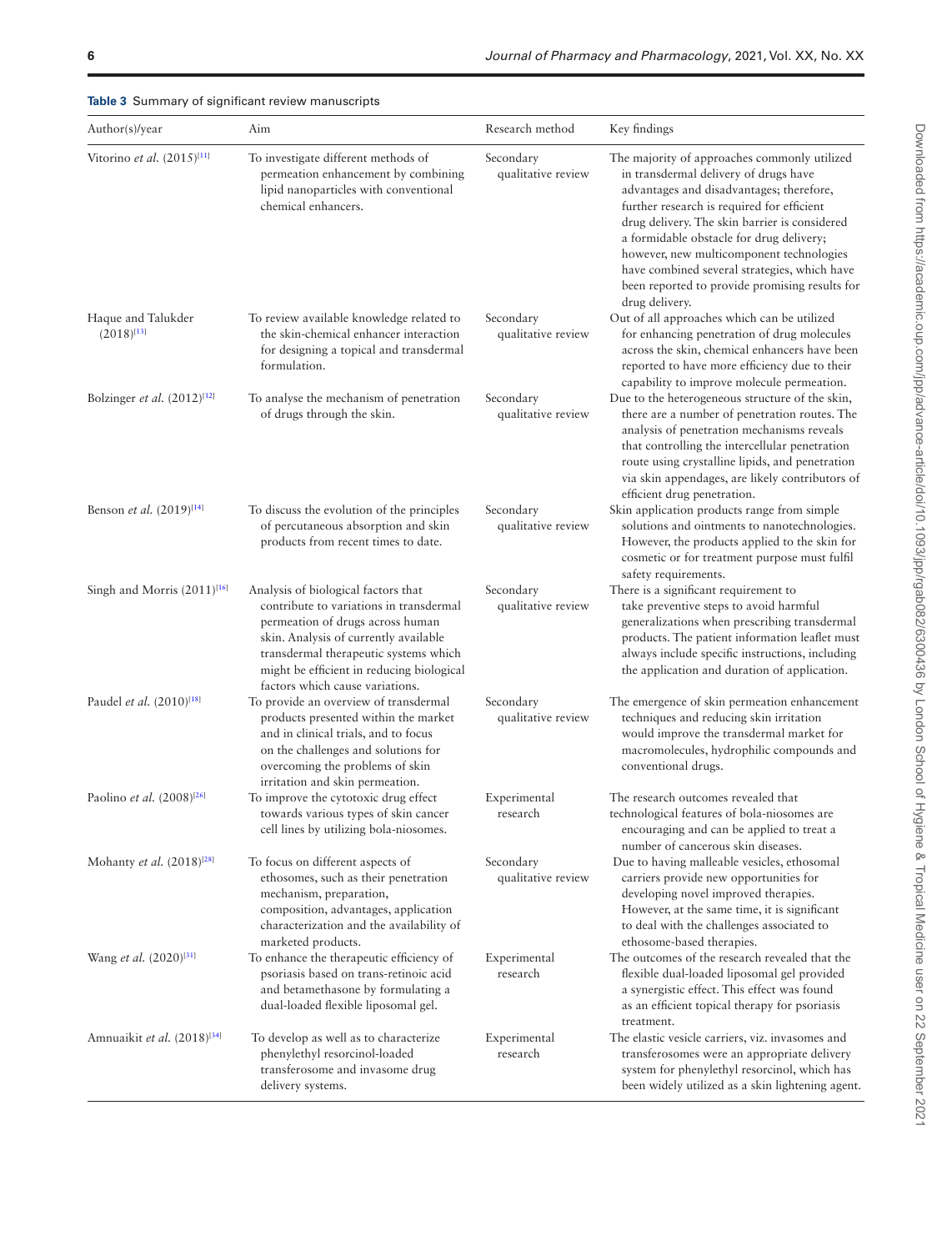

<span id="page-6-0"></span>**Figure 1** PRISMA flow diagram for significant review manuscripts.

of up 4-fold compared to conventional technologies.<sup>[[26\]](#page-11-13)</sup> Novel elastic niosomes using Tween 61 and ethanol were developed to enhance the transdermal delivery of diclofenac diethylammonium and the anti-inflammatory effect of the molecule.<sup>[\[27](#page-11-17)]</sup>

Ethanol-containing elastic vesicles interact with the lipid molecules in the skin resulting in an increased fluidity of the SC and a decrease in the density of the multiple lipid layers of cell membranes, thereby enhancing the inter- and intra-cellular permeability of the vesicles. The use of ethanol also improves the vesicular membrane's elasticity and facilitates entry of vesicles into the SC and deeper/in-ward layers of the skin.<sup>[\[28,](#page-11-14) [29\]](#page-11-18)</sup> An optimized ethosomal formulation for the delivery of lamivudine showed 25 times greater transdermal flux across rat skin than that of a lamivudine solution. Microscopic studies revealed that ethosomes reached the intercellular regions of the skin's deeper layers and ethosomes exhibited significantly higher intracellular uptake viz. 85.7% when compared to API solution viz. 24.9%.[[30](#page-11-19)] Flexible liposomes containing alcohol showed the best transdermal efficiency for encapsulated retinoic acid for psoriasis treatment through close contact with the surface of the skin and re-duction of trans-epidermal water loss.<sup>[\[31\]](#page-11-15)</sup>

Novel transferosomes were found to penetrate the skin's deep layers<sup>[\[28](#page-11-14), [32](#page-11-20)]</sup> and reach the systemic circulation following topical application. Transferosomes can spontaneously and easily penetrate the intact SC via the intracellular or trans-cellular routes of penetration due to their elastic nature. The latter is achieved by modification of the intercellular lipid lamellae, which in turn facilitates the penetration of free API molecules.[\[33](#page-11-21)]

In a B16 melanoma cell model, transferosomes and invasomes exhibited more significant tyrosinase inhibition activity and melanin reduction than the liposomes.[\[34](#page-11-16)] The increased solubility, stability and skin permeation were corroborated in a study undertaken using calcein and carboxyfluorescein as the encapsulated API.[[35](#page-11-22)]

#### **Ocular**

Ocular/opthalmic delivery is among the most promising yet chal-lenging modes of drug delivery.<sup>[\[36](#page-11-23)]</sup> This challenge poses an excellent opportunity for the rational design of novel and significantly improved ocular delivery systems. The main challenge of designing an effective drug delivery system is to achieve an optimally safe drug concentration at the active site for the required duration to provide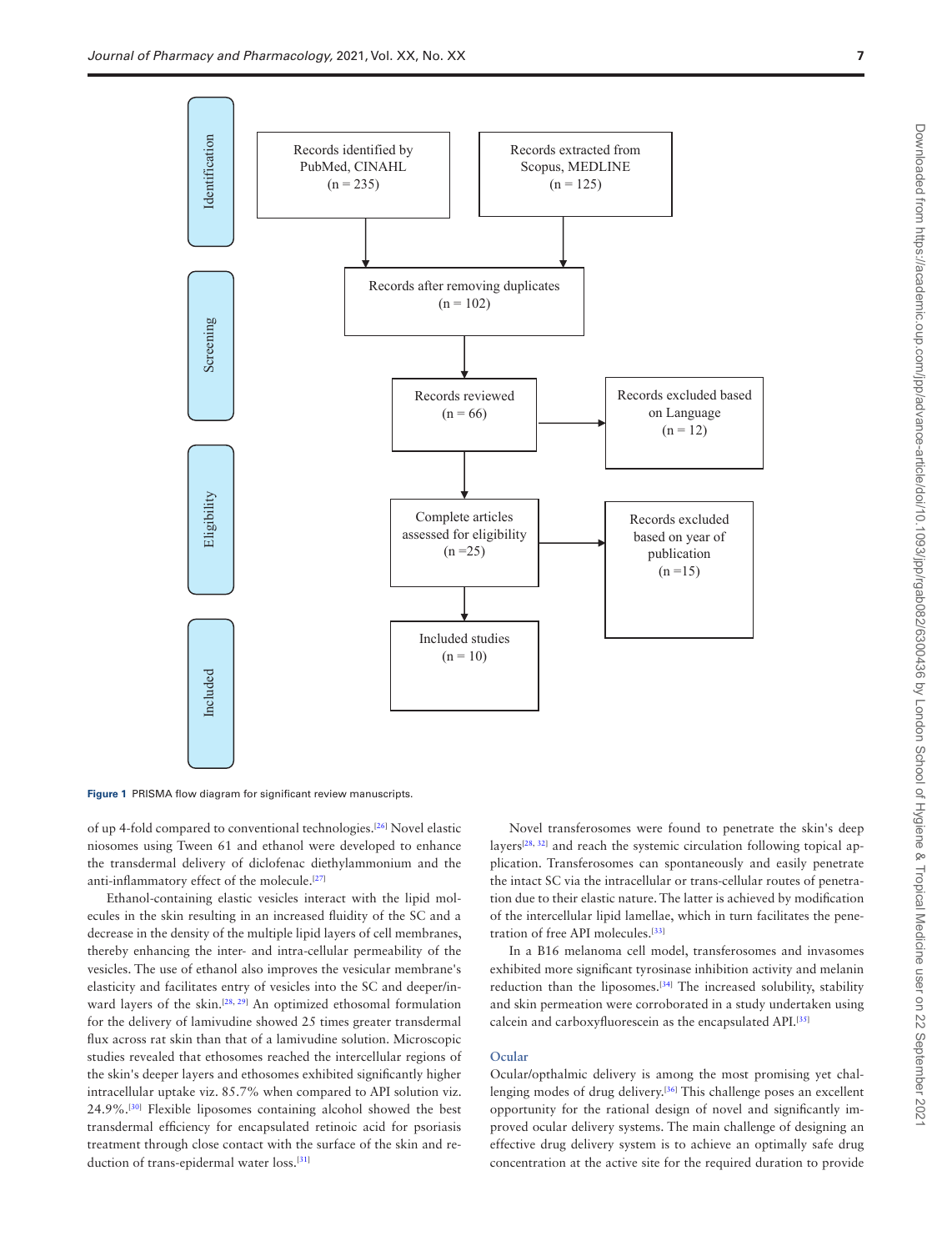high therapeutic efficacy. The natural distribution of aqueous humor and tear fluid decreases the contact time of topically delivered API. In addition, other ocular barriers in the corneal and conjunctival epithelia and the retinal pigment epithelium hinder the transportation of drug molecules.[[36,](#page-11-23) [37\]](#page-11-24) These factors lead to low bioavailability of drugs from ocular therapy, and only a minute quantity of the drug is absorbed. It is estimated that only about 1–5% of the drug instilled into the eye is absorbed.[[37,](#page-11-24) [38\]](#page-11-25)

For certain drug molecules, regular instillation of eye drops is necessary to achieve and thus maintain a therapeutic concentration of API at the site of action or in the tear film. The periodic instillations are necessitated by the rapid elimination of the drug through blinking and tear flow, resulting in reduced therapeutic efficacy.<sup>[[37](#page-11-24)]</sup> The frequent use of highly concentrated solutions to achieve the desired therapeutic results may cause toxic effects and impairment of cells at the ocular surface. Consequently, the time of residence of the API in the tear film must be maximized to exert an efficacious and therapeutic local effect. Moreover, reduced dosing of ocular preparations may enhance patient adherence. Therefore, ocular delivery systems such as polymeric inserts, aqueous gels, emulsions, suspensions, ointments and viscous solutions have been developed to maximize the bioavailability of API delivered via the aforemen-tioned route.<sup>[[39,](#page-11-26) [40](#page-11-27)]</sup>

Micro- and nano-particulate delivery systems are utilized to improve the residence time of drug molecules on ocular surfaces via the interaction of functional groups and surface charges of these systems with the mucin layer, ultimately prolonging the interaction of the formulation at the corneal surface. $[41, 42]$  $[41, 42]$  $[41, 42]$  $[41, 42]$  $[41, 42]$  Entrapment of API into nanoparticles to shield them from degradation by enzymes has successfully been achieved. Consequently, this approach permits reduced doses to attain therapeutic efficacy and prevents undesirable side effects.<sup>[[42,](#page-11-29) [43\]](#page-11-30)</sup>

Dai *et al.*<sup>[[44\]](#page-11-31)</sup> investigated liposomes for ophthalmic delivery. The authors used liposomes containing bile salts to deliver tacrolimus in an attempt to improve corneal permeability. Liposomes synthesized with sodium taurocholate and sodium glycocholate were postulated as viable API carriers in ocular delivery. This was attributed to low toxicity and improved permeability. Non-toxic liposomal formulations containing minocycline designed for ocular use were found to deliver 40% of the API to the retina post-sub-conjunctival injection.<sup>[\[45](#page-11-32)]</sup>

The delivery of timolol maleate in niosomes appeared to be better than using conventional delivery approaches for timolol.<sup>[[46](#page-11-33)]</sup> Studies involving the delivery of gentamycin and pilocarpine as niosomal formulations revealed a better pharmacodynamic response than when conventional delivery technologies were used.<sup>[47-[49](#page-11-35)]</sup> Multilamellar niosomes showed to be a promising carrier for ocular delivery of acetazolamide. In vivo characterization of these niosomes revealed a considerable reduction in intraocular pressure compared to a simple solution of acetazolamide.<sup>[[50](#page-11-36)]</sup>

Novel Spanlastics were manufactured to overcome the challenges associated with fluconazole and decrease the toxicity levels observed when a fluconazole solution was administered. The VDDS did not exhibit any cytotoxic effects and showed a tripled increase in ocular permeability compared to the commercially available Zocon (fluconazole,  $0.3\%$  w/v) formulation.<sup>[\[51\]](#page-11-37)</sup>

#### **Transungual drug delivery systems**

Diseases that affect the human nail range from mild pigmentation due to smoking to more severe infections and inflammation. Onychomycosis and nail psoriasis are the most common.<sup>[[52,](#page-11-38) [53](#page-11-39)]</sup>

Historically, nail disorders have been treated using a combination of systemic antifungals or local antimycotics, steroids or vitamins.[[54](#page-12-0)] Systemic therapies to treat nail disorders are associated with incidences of systemic side effects and drug interactions. This challenge can be resolved by topical transungual drug delivery systems.[[55](#page-12-1)]

The nails' horny structure is the main challenge with regards to topical drug delivery. The compact, highly keratinized nail plate hinders drug permeability and uptake into the nail(s). The stable disulfide bonds in the nail plate are responsible for causing the nail's hardness and, in turn, restricts the penetration of the drugs.<sup>[\[56](#page-12-2)]</sup> The low permeability and poor drug uptake can be attributed to the nail plate structure, composed of compact keratin molecules with disulfide bonds. Together, they are responsible for the hardness of the nail and provide a significant barrier to drug permeation.<sup>[\[56](#page-12-2), [57\]](#page-12-3)</sup>

Transungual delivery provides localized drug delivery, promotes patient compliance due to the technology's non-invasive nature and reduces systemic effects, potentially making it a cost-effective drug delivery approach.<sup>[\[52,](#page-11-38) [54](#page-12-0)]</sup> Despite the benefits of transungual drug delivery in treating nail disorders, the low permeability of topical drugs across the nail plate warrants further research and development into this technology.[\[54](#page-12-0)]

As alluded to above, transungunal drug delivery and drug efficacy are related to the physicochemical properties of the drug mol-ecule and the formulation characteristics.<sup>[\[58,](#page-12-4)[59](#page-12-5)]</sup> Targeting any of these parameters through physical or chemical techniques may improve the permeability, and consequently, the effectiveness of the drug.<sup>[\[53](#page-11-39)]</sup>

The physical techniques include reducing the nail thickness by filing, direct penetration of the nail plate and delivery of the drug via microporation, and disruption of the keratinized structure of the nail plate using laser energy or low-frequency ultrasound.[[55,](#page-12-1) [60\]](#page-12-6)

The chemical techniques used to improve transungual permeability include using nail softeners such as urea, salicylic acid in combination with N-(2-mercaptopropionyl) glycine and water. These agents result in swelling and the formation of the pores in the nail plate, thus increasing the permeability of the drug. Drug permeability may also be improved by breaking down the keratin-disulfide matrix of the nail plate using keratolytic enzymes and chemicals that cleave disulfide bonds such as N-(2-mercaptopropionyl) gly-cine, N acetylcysteine, sodium sulfite and hydrogen peroxide.<sup>[\[52,](#page-11-38)</sup> [60\]](#page-12-6) Permeation enhancers, polyethylene glycols and inorganic salts such as sodium phosphate have been found to increase transungual drug permeation by moisturizing the nail plate, altering the keratin matrix and increasing thermodynamic activity of the API following interaction with an inorganic salt.<sup>[\[52](#page-11-38), [60\]](#page-12-6)</sup> The success of transungual therapy may also be increased by using large amounts of a drug molecule to maintain sufficient therapeutic drug concentrations and compensate for the loss of drug due to everyday activity, the extent of drug-keratin binding and clearance of the drug.<sup>[\[61\]](#page-12-7)</sup>

Nanoparticles (NP) are among novel strategies to overcome challenges in transungual drug delivery.[\[52](#page-11-38)] As nanoparticles are smaller in size than other drug formulations, drugs formulated as nanoparticles easily diffuse through the keratin network as the permeability coefficient is increased with a decrease in the molecular size of diffusing molecules.<sup>[[62\]](#page-12-8)</sup> NP have found use in delivering targeted antifungal therapy, permitting the release of concentrated API while maintaining a low administration dose. The increased dose at the site of action can wipe out the infecting fungi before developing resistance, thereby overcoming this vexing issue and improving the side effect profile.<sup>[\[63](#page-12-9)]</sup>

Liposomal and ethosomal formulations for transungual delivery have been attempted in the treatment of nail disorders using caffeine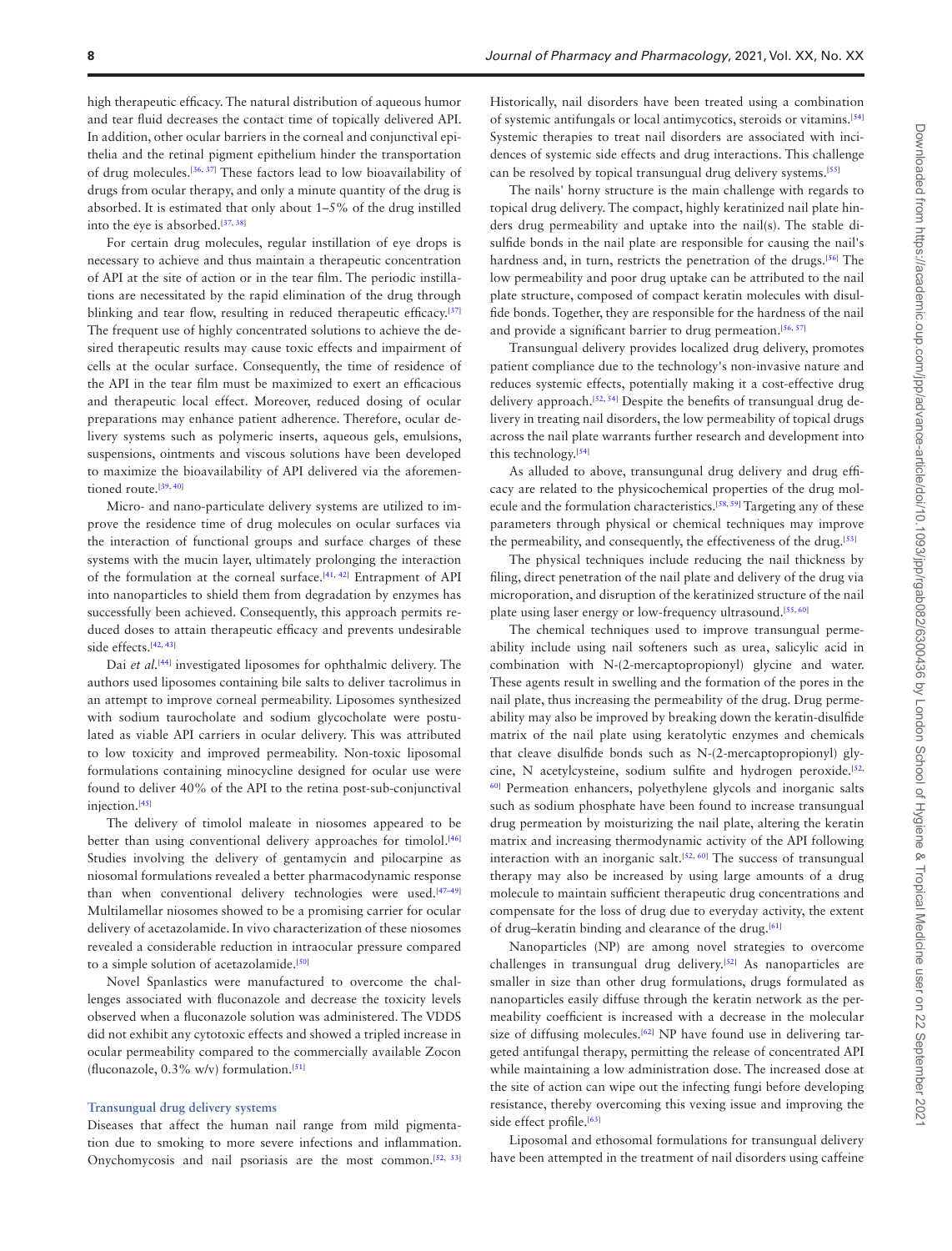as the model API.<sup>[\[64\]](#page-12-10)</sup> The outcomes of the study suggested that liposomes and ethosomes could enhance penetration of hydrophilic substances through the nail plate, and both systems can be used for topical treatment of nail disorders.<sup>[[64\]](#page-12-10)</sup>

To date, topical therapy for onychomycosis with terbinafine hydrochloride (TBF-HCl) is non-existent. A novel liposome film preparation containing TBF-HCI was made for simple and painless application for an extended period on the nail plate to improve drug penetration through the nail plate. In addition, the adhesive properties of the technology were found to be adequate as a simpler topical treatment.[[65\]](#page-12-11) The aforementioned study developed a novel experimental animal model using *Trichophyton mentagrophytes* without using an immunosuppressed agent. In vivo investigations concluded that the TBF-HCl loaded liposome film preparation can be recommended as an auspicious system for ungual treatment of onychomycosis.[[65](#page-12-11)]

Similarly, Ghannoum *et al.*[[66\]](#page-12-12) attempted to incorporate TBF into transferosomes to enhance the ability to treat onychomycosis. The results suggested that the potent inhibitory and fungicidal activity of TBF, combined with the ability of transferosomes to provide targeted drug delivery to the nail bed, could provide a potential clinically beneficial alternative for the treatment of onychomycosis.

Shah *et al.*<sup>[[67\]](#page-12-13)</sup> conducted a study to encapsulate TBF-HCl into liposomes and subsequently load the liposomes into a nail lacquer. The results concluded that the permeation of TBF-HCl through the human nail plate was improved significantly when applied as a liposome-loaded preparation compared to TBF-HCl lacquer con-taining a penetration enhancer.<sup>[\[67](#page-12-13)]</sup> Therefore, liposome-in-lacquer preparations can provide a more refined approach for transungual delivery which can ultimately be considered for administering API utilized explicitly in nail disorders.[\[67\]](#page-12-13)

#### **Novel Approaches to Vesicular Drug Delivery**

#### Environmentally responsive dispersants

Recently, there has been enormous progress in drug delivery subsequent to the discovery of liposomes and other VDDS. However, there is still a continued necessity for enhancements to fight the drawbacks exhibited by these delivery systems. The stability issue of liposomes and related vesicles remains an aspect that is encircled by various problems. Among which, the formation of ice crystals in liposomes,<sup>[[68\]](#page-12-14)</sup> physical and chemical instability of VDDS due to oxi-dation of cholesterol and phospholipids,<sup>[[68\]](#page-12-14)</sup> and seepage of entrapped API.<sup>[\[69](#page-12-15), [70\]](#page-12-16)</sup> Pharmacosomes do not exhibit loss of drug leakage due to the covalent bod between the API and the phospholipids used in manufacture.<sup>[[1,](#page-10-0) [8\]](#page-10-5)</sup>

Several attempts have been proposed and undertaken to improve the stability of vesicles and enhance drug efficiency in lipid vesicles. The use of environmentally responsive dispersants (ERD) such as hydrogels have been shown to provide the best solution to tackle such challenges.[\[71](#page-12-17), [72](#page-12-18)]

#### **Thermo-responsive hydrogels**

Thermosensitive hydrogel systems provide an opportunity to deliver a liquid solution or suspension containing a payload that, once administered, forms an in-situ gel at the site of administration when a specific target temperature is reached. These systems are injectable fluids that can be presented into the body in a minimally invasive way before gelling within the desired organ, tissue or body orifice. These gelling systems present numerous benefits

compared to delivery technologies preshaped in their final form before insertion. For instance, injectable fluids do not require surgical interventions for implantation or removal if non-biodegradable materials are used. In addition, different therapeutic agents can be integrated using simple processes such as blending. When used to fill cavities or a flaw, their flowable nature ensures a perfect fit.[\[73\]](#page-12-19)

Poly (N-isopropyl acrylamide) (pNIPAAM) is a polymer with thermosensitive properties. It displays a critical solution temperature at 32°C which may be offset to physiological values. This can be achieved by including surface active agents or polymers in the formulation. These polymers display distinctive qualities with respect to the sharpness of an almost discontinuous transition and render pNIPAAM a suitable carrier to contemplate in situ gelling drug delivery. The gelation of 5% w/v polymer solutions occurs at different temperatures in phosphate-buffered saline (PBS). At 27°C, the transparent solution becomes cloudy and eventually solidifies to form a gel on further heating.[\[74](#page-12-20)]

Triblock copolymers of polyethylene glycol-b-polypropylene glycol-b-polyethylene glycol (-PEO-PPO-PEO-), commercially available as grades of Pluronic or Poloxamer, are non-ionic, water-soluble materials that have been used as pharmaceutical excipients. The polymers are amphiphilic, display properties related to surfactants and are able to interact with biological membranes and hydrophobic surfaces.[[75](#page-12-21), [76\]](#page-12-22)

Polypropylene glycol (PPO) forms a central hydrophobic core in which methyl groups interact via van der Waal's forces when sub-stances undergo solubilization.<sup>[77-[80](#page-12-24)]</sup> However, water solubility results from hydrogen bonds resulting from ether-oxygen and water molecules in the PEO block, making Poloxamers readily soluble in nonpolar organic solvents and useful for the formulation of novel dosage forms[\[78,](#page-12-25) [81\]](#page-12-26) as aqueous solutions of Poloxamers dissolved in acids, alkalis and metal ions.[\[78](#page-12-25)]

Pluronic F127 (PF-127) gels are particularly favored as cell and API carriers because of their non-toxic property, reversible gelation, high entrapment capability and ability to form gels at physiological conditions when used at relatively low concentrations.<sup>[[82](#page-12-27)-84]</sup> At concentrations ≥20% w/w, PF-127 solutions are liquid at or below room temperature but transform into viscous hydrogels at body tempera-ture (37°C). The controlled release of pilocarpine,<sup>[\[82\]](#page-12-27)</sup> oxytocin,<sup>[[84](#page-12-28)]</sup> mitomycin  $C^{[83]}$  $C^{[83]}$  $C^{[83]}$  and vancomycin<sup>[\[85](#page-12-30)]</sup> have been achieved using PF-127 thermosensitive gels.

When coformulated with β-glycerophosphate, chitosan has also been used to produce thermosensitive hydrogels.<sup>[\[86](#page-12-31)–[88\]](#page-12-32)</sup> Han *et al*.<sup>[[86](#page-12-31)]</sup> developed a formulation that exhibited a synergistic antitumour effect with doxorubicin and vaccinia virus vaccine expressing Sig/ E7/LAMP-1 as a chemo-immunotherapeutic agent. Chitosan β-glycerophosphate thermo-sensitive hydrogels have similarly been developed for the delivery of ellagic acid and mitomycin C for the treatment of brain cancer<sup>[[88\]](#page-12-32)</sup> and bladder cancer,<sup>[\[89](#page-12-33)]</sup> respectively. In addition, chitosan hydrogels have been used for transcorneal admin-istration of 5-fluorouracil.<sup>[\[87\]](#page-12-34)</sup>

An incorporation of nanovesicles and gels is known as nanocomposite gels. These nanocomposite gels have successfully been used in the delivery of various drugs for transdermal purposes such as loading of papain in elastic niosomes gels for the treatment of scars,<sup>[\[70](#page-12-16)]</sup> encapsulating loperamide in liposomal gels,<sup>[\[90\]](#page-12-35)</sup> formulating ketoconazole in niosomal gels<sup>[[91](#page-12-36)]</sup> and retinoic acid and betamethasone in flexible liposomal gels.<sup>[\[31\]](#page-11-15)</sup> Nanocomposite gels have been used to achieve a controlled and slow release of calcein superior to a pure hydrogel system.[[92](#page-12-37)]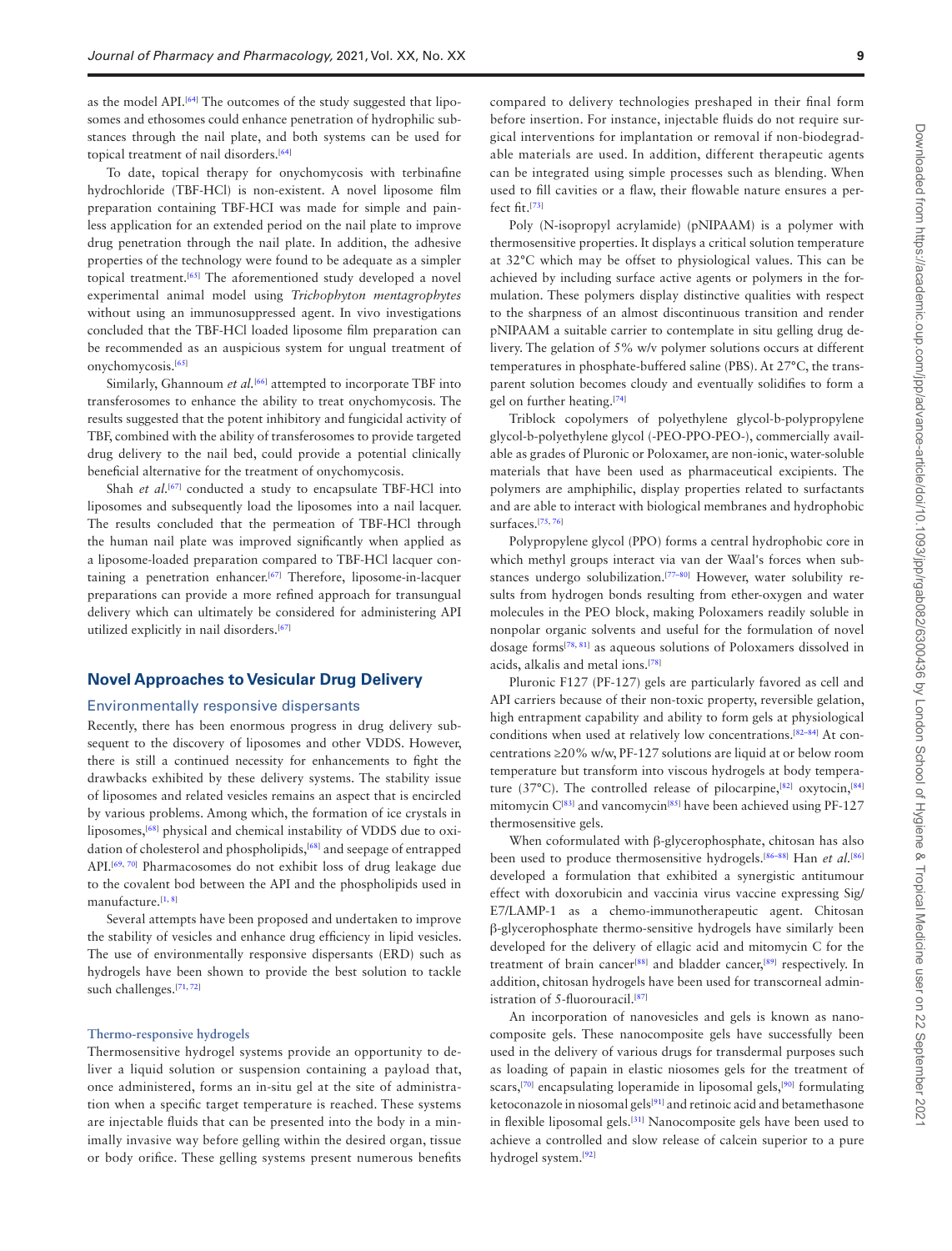Thermosensitive polymeric systems avoid the use of toxic organic solvents. These materials can be used to deliver hydrophilic and lipophilic molecules with fewer systemic adverse effects while achieving targeted drug delivery with sustained-release attributes. Despite these benefits, several disadvantages associated with the use of these systems have been highlighted, which include an initial high-burst release, the low mechanical strength of gels resulting in possible dose-dumping, the absence of biocompatibility of polymers and a slow pH reduction of the system due to degradation in acidic environments.[\[73](#page-12-19), [93\]](#page-13-0)

#### **pH-responsive hydrogels**

The composition of all pH-sensitive polymers is consistent and comprises of acidic or basic functional groups. These groups can either accept or release a proton due to changes to the pH of the surrounding. Polymers with several ionizable groups or polyelectrolytes can be classified as weak polyacids or polybases. Weak polyacids are proton acceptors at low pH values and discharge protons at neutral and high pH.<sup>[\[94](#page-13-1)]</sup> Poly(acrylic acid) (PAAc) and poly(methacrylic acid) (PMAAc) are commonly used pH-responsive polyacids.[\[95](#page-13-2), [96](#page-13-3)]

As the pH of the environment changes, acidic groups undergo ionization at a specific pH corresponding to the  $pK_a$  of the compound. The swift shift in the net charge of the connected group results in a change of the molecular structure of the polymeric chain, and the transition to an expanded state is facilitated by osmotic pressure from available mobile counter ions, neutralized by network charges.[\[97](#page-13-4)]

It is cardinal to select a polymer with a pH that matches a target pH range when devising a successful pH-sensitive system. As an initial consideration, the  $pK_a$  of the ionizable moieties in the polymer should possess the appropriate attributes for the intended application. To achieve specific adaptation, the pH of the selected polymer can be modified by various strategies,<sup>[[98](#page-13-5)]</sup> such as copolymerization with other polyelectrolytes or incorporation of a hydrophobic moiety into the backbone of the polymer. Though homopolymers of many polyelectrolytes exhibit pH-sensitivity, pH-dependent polymeric systems result from copolymerization to achieve greater control of system behaviour for a specific delivery system.[[98](#page-13-5)]

Chitosan is a polycationic biopolymer soluble in acidic solution. It undergoes phase separation in the pH range close to neutrality through loss of a proton on the primary amino functional group.[[97\]](#page-13-4) The gelation mechanism of chitosan occurs through electrostatic attraction between the ammonium functional group of chitosan and inorganic ions, hydrogen bonding between the chitosan chains or hydrophobic chitosan–chitosan interactions. Nonetheless, the resultant gel demands additional cross-linking to produce a gel of adequate mechanical strength to release low molecular weight API in a controlled manner. The porosity of the chitosan gel that forms, which is dependent on the crystalline state of the chitosan used, is mainly responsible for the structural strength of chitosan gels.<sup>[\[97](#page-13-4)]</sup>

#### **Ion-responsive hydrogels**

The unique properties, biocompatibility, accessibility and cost-effectiveness have led to the use of natural gums for many daily applications. This class of compounds includes polysaccharides such as gum ghatti, gum acacia, guar gum, gum tragacanth and konjac gum. Agar gum, alginates and carrageenans are derived from seaweeds, while gellan gum, xanthan gum, rhamsan gum and welan gum are derived from microorganisms. Gums were mainly used as additives for food

products.[[99–](#page-13-6)[101\]](#page-13-7) However, natural gums or their derivatives have been studied as excipients for pharmaceutical or biomedical reasons<sup>[[102\]](#page-13-8)</sup> or matrix tablet production.<sup>[103-[107\]](#page-13-10)</sup>

#### **Dual-stimuli responsive hydrogels**

Chitosan-based materials have frequently been utilized in drug delivery for extended/sustained release of therapeutic agents.[\[108](#page-13-11)[–111](#page-13-12)] Particularly, chitosan-based injectable gels, when combined with glycerol, ethylene glycol and sorbitol, can deliver specific API at a target site.<sup>[[112–](#page-13-13)[114\]](#page-13-14)</sup> The polyols maintain chitosan as a liquid, as they form a shield of water around the chitosan chains in an acidic solution to sustain its solubility at higher pH or at low temperatures.<sup>[[109,](#page-13-15) [115](#page-13-16)]</sup> In addition, the use of β-glycerophosphate (β-GP) in combination with chitosan has been documented for applications in thermo-sensitive gel delivery.[\[116](#page-13-17)[–118](#page-13-18)] Several interactions have been implicated during the gelation process, such as the loss of electrostatic repulsion and hydrogen bonding and increased hydrophobic interactions.

The increase in pH associated with the addition of β-GP to a solution of chitosan results in a reduction in electrostatic repulsion between chitosan chains. This promulgates an increment in interchain hydrogen bonding. Furthermore, increasing the temperature releases hydrogen bonds between water molecules and chitosan chains, permitting increased hydrophobic interactions between chitosan chains.[\[109](#page-13-15), [117](#page-13-19)–[119](#page-13-20)]

Drug delivery using micro- and nano-scale hydrogels has been successful due to the biocompatibility and flexibility of physicochemical properties in addition to the protection of API in harsh environments. The high water content of the hydrogels permits stealth activity and increased circulation time by avoiding detection and evasion of an immune response in the patient.<sup>[\[120](#page-13-21)[–122](#page-13-22)]</sup> The delivery of antioxidants or sunscreens to melanocytes in deep skin tissues to protect effects against melanin and freckles production may be achieved using dual-stimuli pH- and temperature-sensitive liposomal gels.[\[123](#page-13-23)]

#### Ionic liquids

Ionic liquids (IL) are commonly defined as salts composed solely of ions, with a melting point below  $100^{\circ}$ C.<sup>[\[124](#page-13-24), [125\]](#page-13-25)</sup> The formation of IL from API that are salts has a long history, as liquid formulations avoid polymorphism present in crystalline forms and tend to promote dissolution into water, leading to higher bioavailability.[\[125](#page-13-25)] There has been an imperative requirement for novel scientific advances that generate pioneering and efficient drug therapies in recent years. The traditional strategies presently being pursued are attaining a stage at which it is challenging to develop new chemical entities that are efficacious. It is estimated that fewer than 10% of API currently evaluated in clinical trials attain market registration. This dramatically decreases the availability of effective medicaments for individuals in need.[\[126\]](#page-13-26) Approximately 50% of all existing API are administered as salts. By pairing various counterions, it is possible to finely modify the physicochemical and biopharmaceutical properties of a given API. From a pharmaceutics perspective, the melting temperature and solubility are pertinent parameters from a drug processing and bioavailability point of view.<sup>[[127](#page-13-27)]</sup>

Lipid phases have long been known to form within ionic liquids. One of the earliest reports of amphiphile self-assembly in ionic liquids is for βγ-distearoylphosphotidylcholine (DSPC) in ethylamonium nitrate (EAN), which forms a lamellar phase that shows similar tran-sitions between ordered and gel phases as for DSPC in water.<sup>[\[128](#page-13-28)]</sup> Similarly, other lipids such as dipalmitoylphosphatidylethanolamine (DPPE) were shown to have a richer phase diagram in EAN than in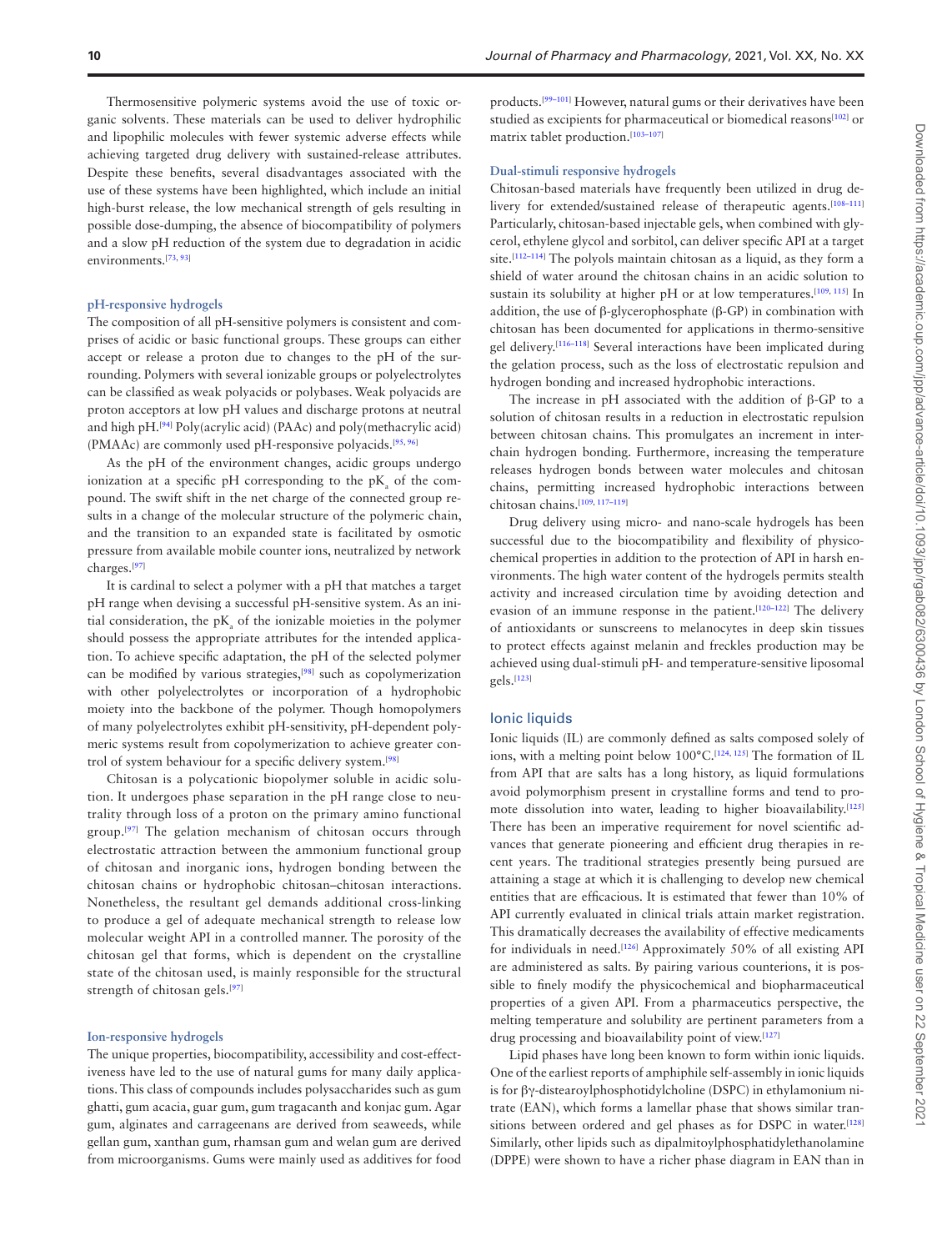water. DPPE formed 2D hexagonal phases in the IL, which were not seen for DDPE in water until very high temperatures, due to binding of the IL increasing the area per lipid head group.[[129\]](#page-13-29) However, the formation of vesicles in IL is less often reported but has been noted for phospholipids<sup>[[130\]](#page-13-30)</sup> and glycolipids.<sup>[\[131\]](#page-13-31)</sup> The lipid bilayer in the vesicle must remain sufficiently flexible to maintain the spherical shape. The melting temperature of lipids depends on chain length, saturation and interactions with the solvent. IL components with long hydrocarbon chains can insert into the bilayer membrane and lower  $T_{\rm m}$ ,<sup>[[130](#page-13-30), [132](#page-14-0)]</sup> but may also alter membrane fluidity, curvature and thickness, which may cause toxicity.[\[133\]](#page-14-1)

Patra *et al*.<sup>[\[134\]](#page-14-2)</sup> investigated the modulation of membrane properties by IL through monitoring the fluorescence of curcumin. Their research concluded that IL, which are extensively used in chemistry and have a bearing on human health, show a change in membrane properties. Long-chain IL resulted in a reduction in the phase transition temperature, and a higher molar ratio resulted in the fusion of solid-gel and liquid crystalline liposomal phases. Short chain IL had no significant influence on the phase transition temperature at molar ratios studied.<sup>[\[134\]](#page-14-2)</sup>

#### Deep eutectic solvents

Deep eutectic solvents (DES) are a relatively novel solvents obtained by mixing organic compounds, resulting in a eutectic mixture. The melting point of the eutectic mixture is much lower than that of the individual constituents.[[135](#page-14-3)] However, many liquids formed at noneutectic ratios are also referred to as DES. DES have been anticipated as promising alternatives to orthodox IL as they overcome various limitations of IL. Specifically, natural DES, which consists of natural origin components, are promising as solvents and dispersants for pharmaceutical use because they are biodegradable, possess a low toxicity profile, and can dissolve a variety of distinct chemical compounds. They have been used to dissolve poorly water-soluble compounds such as griseofulvin, danazol, benzoic acid, itraconazole, AMG517, rutin, cinnamic acid and taxol. Similarly, they have found applications in dissolving macromolecules such as DNA, starch, chitin and proteins.[\[136](#page-14-4)[–140](#page-14-5)] Interestingly, dissolution in DES can also stabilize API against hydrolysis compared to dissolution in aqueous solutions.<sup>[[141](#page-14-6)]</sup> In DES and DES/water mixtures, API has been incorporated into microemulsions as a transdermal drug delivery system.[\[142](#page-14-7)] DES is also known to improve skin penetration for compounds dis-solved in them.<sup>[\[143](#page-14-8), [144](#page-14-9)]</sup> DES may also be formed where one or both of the components are themselves API,<sup>[\[145](#page-14-10)]</sup> avoiding polymorphism in solid-phase mixtures.

In the context of bilayer drug delivery, vesicle formation in DES has been noted for several phospholipids<sup>[\[146](#page-14-11)[–148](#page-14-12)]</sup> and glycolipids. The chain melting temperature of lipids is generally increased in DES compared to that for lipids in vesicles in water. Still, it is also de-pendent on the hydrogen bond donor in the solvent.<sup>[\[147](#page-14-13)]</sup>

## **Conclusions**

Topical drug delivery is a widely studied non-invasive route of administration. Topical drug delivery systems offer an appropriate and ideal alternative route of administration to the traditional oral route of administration for several reasons: evading hepatic first-pass metabolism, not requiring having a pleasant taste and circumventing gastrointestinal side effects. In addition, this drug delivery route allows for steady drug plasma concentrations, improved adherence to therapy, reduced frequency of administration and degradation in the

gastrointestinal tract. It avoids the possibility of over or under-dosing. Several effective drug molecules are available for topical disorders. However, physicochemical properties and undesirable toxicity profiles have limited their therapeutic efficacy. Vesicular delivery systems have the potential to overcome these shortcomings due to their unique attributes such as high biocompatibility, simplicity of surface modification and suitability as vehicles for controlled delivery. However, incorporating these systems into environmentally responsive dispersants such as hydrogels, ionic liquids and deep eutectic solvents may enhance therapeutic prowess of these delivery systems. Consequently, improved vesicular drug delivery can be achieved by considering combining some of these formulation approaches.

## **Author Contributions**

Conceptualization B.A.W.; writing-original draft preparation B.A.W., K.J.E., L.M.M., K.O.T., S.K.M., M.T.R.C., P.V.N. and P.A.M.; writing-review and editing B.A.W., P.V.N. and P.A.M.

## **Funding**

This research received no specific grant from any funding agency in the public, commercial, or not-for-profit sectors.

## **Conflict of Interest**

None declared.

#### **References**

- <span id="page-10-0"></span>1. Talegaonkar S, Mishra P, Khar R, *et al*. Vesicular systems: an overview. *Indian J Pharm Sci* 2006; 68: 141. [http://doi.org/10.4103/0250-474X.25707](https://doi.org/http://doi.org/10.4103/0250-474X.25707)
- <span id="page-10-1"></span>2. Prausnitz MR, Langer R. Transdermal drug delivery. *Nat Biotechnol* 2008; 26: 1261–8. [http://doi.org/10.1038/nbt.1504](https://doi.org/http://doi.org/10.1038/nbt.1504)
- <span id="page-10-2"></span>3. Prausnitz MR, Mitragotri S, Langer R. Current status and future potential of transdermal drug delivery. *Nat Rev Drug Discov* 2004; 3: 115–24. [http://doi.org/10.1038/nrd1304](https://doi.org/http://doi.org/10.1038/nrd1304)
- <span id="page-10-3"></span>4. Ogihara-Umeda I, Sasaki T, Toyama H *et al*. Rapid diagnostic imaging of cancer using radiolabeled liposomes. *Cancer Detect Prev* 1997; 21: 490–6. PMID: 9398989.
- 5. Lv H, Zhang S, Wang B *et al*. Toxicity of cationic lipids and cationic polymers in gene delivery. *J Control Release* 2006; 114: 100–9. [http://doi.](https://doi.org/http://doi.org/10.1016/j.jconrel.2006.04.014) [org/10.1016/j.jconrel.2006.04.014](https://doi.org/http://doi.org/10.1016/j.jconrel.2006.04.014)
- 6. Jia Y, Sheng Z, Hu D *et al*. Highly penetrative liposome nanomedicine generated by a biomimetic strategy for enhanced cancer chemotherapy. *Biomater Sci* 2018; 6: 1546–55. [http://doi.org/10.1039/c8bm00256h](https://doi.org/http://doi.org/10.1039/c8bm00256h)
- <span id="page-10-4"></span>7. Jiang T, Zhang Z, Zhang Y *et al*. Dual-functional liposomes based on pH-responsive cell-penetrating peptide and hyaluronic acid for tumortargeted anticancer drug delivery. *Biomaterials* 2012; 33: 9246–58. [http://](https://doi.org/http://doi.org/10.1016/j.biomaterials.2012.09.027) [doi.org/10.1016/j.biomaterials.2012.09.027](https://doi.org/http://doi.org/10.1016/j.biomaterials.2012.09.027)
- <span id="page-10-5"></span>8. Jadhav SM, Morey P, Karpe MM *et al*. Novel vesicular system: an overview. *J Appl Pharm Sci* 2012; 2: 193–202.
- 9. Hussain A, Singh S, Sharma D *et al*. Elastic liposomes as novel carriers: recent advances in drug delivery. *Int J Nanomed* 2017; 12: 5087–108. [http://](https://doi.org/http://doi.org/10.2147/IJN.S138267) [doi.org/10.2147/IJN.S138267](https://doi.org/http://doi.org/10.2147/IJN.S138267)
- <span id="page-10-6"></span>10. Barriga HMG, Holme MN, Stevens MM. Cubosomes: the next generation of smart lipid nanoparticles? *Angew Chem* 2019; 131: 2984–3006. [http://](https://doi.org/http://doi.org/10.1002/ange.201804067) [doi.org/10.1002/ange.201804067](https://doi.org/http://doi.org/10.1002/ange.201804067)
- <span id="page-10-7"></span>11. Vitorino C, Sousa J, Pais A. Overcoming the skin permeation barrier: challenges and opportunities. *Curr Pharm Des* 2015; 21: 2698–712. [http://doi.](https://doi.org/http://doi.org/10.2174/1381612821666150428124053) [org/10.2174/1381612821666150428124053](https://doi.org/http://doi.org/10.2174/1381612821666150428124053)
- <span id="page-10-8"></span>12. Bolzinger MA, Briançon S, Pelletier J *et al*. Penetration of drugs through skin, a complex rate-controlling membrane. *Curr Opin Colloid Interface Sci* 2012; 17: 156–65. [http://doi.org/10.1016/j.cocis.2012.02.001](https://doi.org/http://doi.org/10.1016/j.cocis.2012.02.001)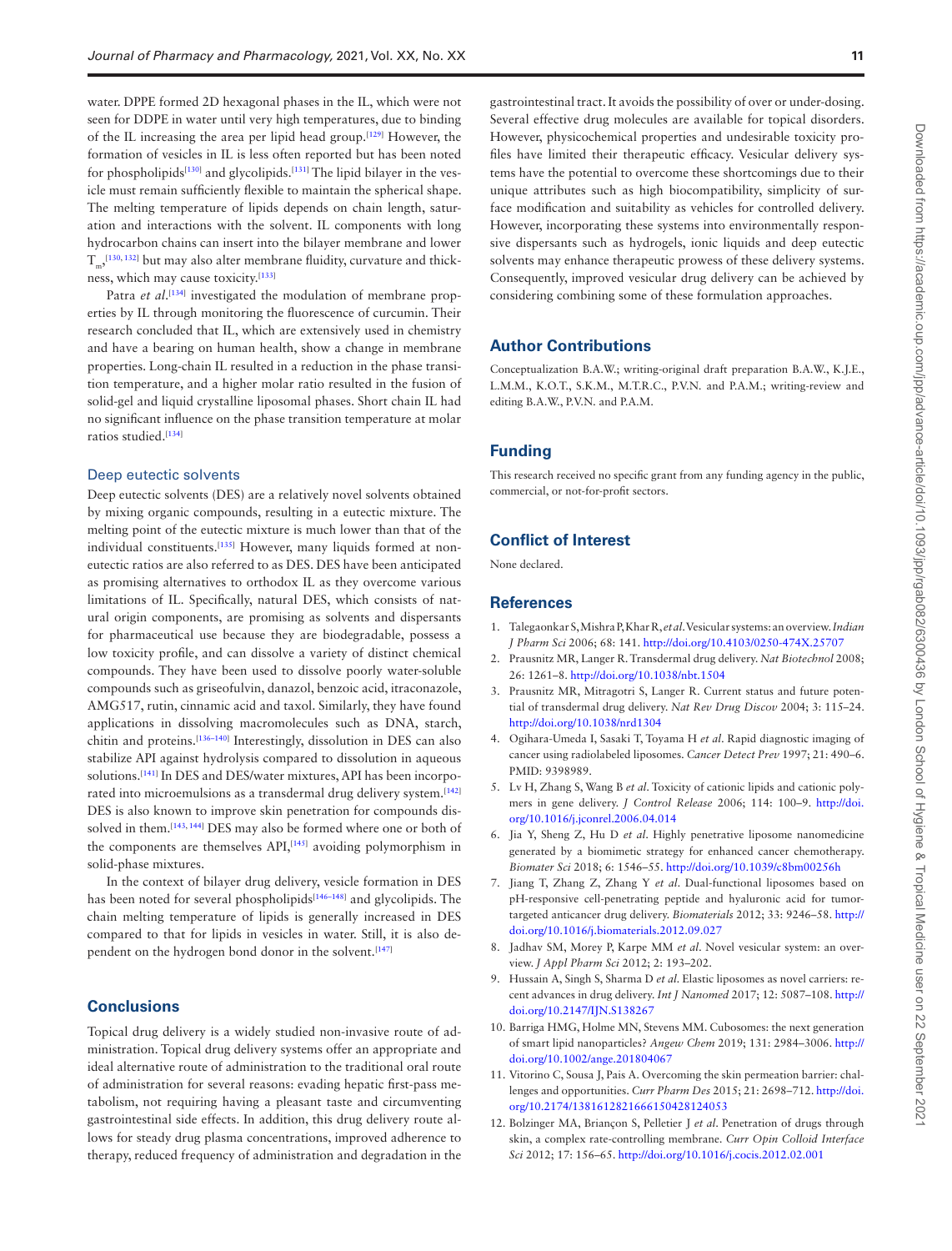- <span id="page-11-12"></span>13. Haque T, Talukder MMU. Chemical enhancer: a simplistic way to modulate barrier function of the stratum corneum. *Adv Pharm Bull* 2018; 8: 169–79. [http://doi.org/10.15171/apb.2018.021](https://doi.org/http://doi.org/10.15171/apb.2018.021)
- <span id="page-11-0"></span>14. Benson HAE, Grice JE, Mohammed Y *et al*. Topical and transdermal drug delivery: from simple potions to smart technologies. *Curr Drug Deliv* 2019; 16: 444–60. [http://doi.org/10.2174/156720181666619020](https://doi.org/http://doi.org/10.2174/1567201816666190201143457) [1143457](https://doi.org/http://doi.org/10.2174/1567201816666190201143457)
- <span id="page-11-1"></span>15. Hadgraft J, Guy RH. Feasibility assessment in topical and transdermal delivery: mathematical models and in vitro studies. In: Guy RH, Hadgraft J (eds.), *Transdermal Drug Delivery*, 2nd edn., (Vol. 2nd Edition, Revised and Expanded). Marcel Dekker, 2003, 1–23.
- <span id="page-11-2"></span>16. Singh I, Morris A. Performance of transdermal therapeutic systems: effects of biological factors. *Int J Pharm Investig* 2011; 1: 4. [http://doi.](https://doi.org/http://doi.org/10.4103/2230-973x.76721) [org/10.4103/2230-973x.76721](https://doi.org/http://doi.org/10.4103/2230-973x.76721)
- <span id="page-11-3"></span>17. Cua AB, Wilhelm KP, Maibach HI. Frictional properties of human skin: relation to age, sex and anatomical region, stratum corneum hydration and transepidermal water loss. *Br J Dermatol* 1990; 123: 473–9. [http://](https://doi.org/http://doi.org/10.1111/j.1365-2133.1990.tb01452.x) [doi.org/10.1111/j.1365-2133.1990.tb01452.x](https://doi.org/http://doi.org/10.1111/j.1365-2133.1990.tb01452.x)
- <span id="page-11-4"></span>18. Paudel KS, Milewski M, Swadley CL *et al*. Challenges and opportunities in dermal/transdermal delivery. *Ther Deliv* 2010; 1: 109–31. [http://doi.](https://doi.org/http://doi.org/10.4155/tde.10.16) [org/10.4155/tde.10.16](https://doi.org/http://doi.org/10.4155/tde.10.16)
- <span id="page-11-5"></span>19. Baillie AJ, Florence AT, Hume LR, *et al*. The preparation and properties of niosomes—non‐ionic surfactant vesicles. *J Pharm Pharmacol* 1985; 37: 863–8. [http://doi.org/10.1111/j.2042-7158.1985.tb04990.x](https://doi.org/http://doi.org/10.1111/j.2042-7158.1985.tb04990.x)
- <span id="page-11-6"></span>20. Todd JA, Modest EJ, Rossow PW *et al*. Liposome encapsulation enhancement of methotrexate sensitivity in a transport resistant human leukemic cell line. *Biochem Pharmacol* 1982; 31: 541–6. [http://doi.](https://doi.org/http://doi.org/10.1016/0006-2952(82)90157-5) [org/10.1016/0006-2952\(82\)90157-5](https://doi.org/http://doi.org/10.1016/0006-2952(82)90157-5)
- <span id="page-11-7"></span>21. Lu KJ, Wang W, Xu XL *et al*. A dual deformable liposomal ointment functionalized with retinoic acid and epidermal growth factor for enhanced burn wound healing therapy. *Biomater Sci* 2019; 7: 2372–82. [http://doi.org/10.1039/c8bm01569d](https://doi.org/http://doi.org/10.1039/c8bm01569d)
- <span id="page-11-8"></span>22. Mazda F, Özer AY, Ercan MT. Preparation and characterization of urea niosomes in vitro and in vivo studies. *S.T.P Pharma Sci* 1997; 7: 205–14.
- <span id="page-11-9"></span>23. Balakrishnan P, Shanmugam S, Lee WSMS *et al*. Formulation and in vitro assessment of minoxidil niosomes for enhanced skin delivery. *Int J Pharm* 2009; 377: 1–8. [http://doi.org/10.1016/j.ijpharm.2009.04.020](https://doi.org/http://doi.org/10.1016/j.ijpharm.2009.04.020)
- <span id="page-11-10"></span>24. Manconi M, Valenti D, Sinico C *et al*. Niosomes as carriers for tretinoin: II. Influence of vesicular incorporation on tretinoin photostability. *Int J Pharm* 2003; 260: 261–72. [http://doi.org/10.1016/S0378-5173\(03\)00268-0](https://doi.org/http://doi.org/10.1016/S0378-5173(03)00268-0)
- <span id="page-11-11"></span>25. Alsarra IA, Bosela AA, Ahmed SM *et al*. Proniosomes as a drug carrier for transdermal delivery of ketorolac. *Eur J Pharm Biopharm* 2005; 59: 485–90. [http://doi.org/10.1016/j.ejpb.2004.09.006](https://doi.org/http://doi.org/10.1016/j.ejpb.2004.09.006)
- <span id="page-11-13"></span>26. Paolino D, Cosco D, Muzzalupo R *et al*. Innovative bola-surfactant niosomes as topical delivery systems of 5-fluorouracil for the treatment of skin cancer. *Int J Pharm* 2008; 353: 233–42. [http://doi.org/10.1016/j.](https://doi.org/http://doi.org/10.1016/j.ijpharm.2007.11.037) [ijpharm.2007.11.037](https://doi.org/http://doi.org/10.1016/j.ijpharm.2007.11.037)
- <span id="page-11-17"></span>27. Manosroi A, Jantrawut P, Manosroi J. Anti-inflammatory activity of gel containing novel elastic niosomes entrapped with diclofenac diethylammonium. *Int J Pharm* 2008; 360: 156–63. [http://doi.](https://doi.org/http://doi.org/10.1016/j.ijpharm.2008.04.033) [org/10.1016/j.ijpharm.2008.04.033](https://doi.org/http://doi.org/10.1016/j.ijpharm.2008.04.033)
- <span id="page-11-14"></span>28. Mohanty D, Mounika A, Bakshi V *et al*. Ethosomes: a novel approach for transdermal drug delivery. *Int J ChemTech Res* 2018; 11: 219–26. [http://](https://doi.org/http://doi.org/10.20902/ijctr.2018.110826) [doi.org/10.20902/ijctr.2018.110826](https://doi.org/http://doi.org/10.20902/ijctr.2018.110826)
- <span id="page-11-18"></span>29. Rajan R, Vasudevan D, Biju Mukund V *et al*. Transferosomes - a vesicular transdermal delivery system for enhanced drug permeation. *J Adv Pharm Technol Res* 2011; 2: 138–43. [http://doi.org/10.4103/2231-4040.85524](https://doi.org/http://doi.org/10.4103/2231-4040.85524)
- <span id="page-11-19"></span>30. Jain S, Tiwary AK, Sapra B *et al*. Formulation and evaluation of ethosomes for transdermal delivery of Lamivudine. *AAPS PharmSciTech* 2007; 8. [http://doi.org/10.1208/pt0804111](https://doi.org/http://doi.org/10.1208/pt0804111)
- <span id="page-11-15"></span>31. Wang W, Shu GF, Lu KJ *et al*. Flexible liposomal gel dual-loaded with alltrans retinoic acid and betamethasone for enhanced therapeutic efficiency of psoriasis. *J Nanobiotechnol* 2020; 18: 80. [http://doi.org/10.1186/](https://doi.org/http://doi.org/10.1186/s12951-020-00635-0) [s12951-020-00635-0](https://doi.org/http://doi.org/10.1186/s12951-020-00635-0)
- <span id="page-11-20"></span>32. Cevc G, Blume G. Lipid vesicles penetrate into intact skin owing to the transdermal osmotic gradients and hydration force. *Biochim Biophys Acta* 1992; 1104: 226–32. [http://doi.org/10.1016/0005-2736\(92\)90154-e](https://doi.org/http://doi.org/10.1016/0005-2736(92)90154-e)
- <span id="page-11-21"></span>33. Prasanthi D, Lakshmi PK. Vesicles - mechanism of transdermal permeation: a review. *Asian J Pharm Clin Res* 2012; 5: 18–25.
- <span id="page-11-16"></span>34. Amnuaikit T, Limsuwan T, Khongkow P *et al*. Vesicular carriers containing phenylethyl resorcinol for topical delivery system; liposomes, transfersomes and invasomes. *Asian J Pharm Sci* 2018; 13: 472–84. [http://](https://doi.org/http://doi.org/10.1016/j.ajps.2018.02.004) [doi.org/10.1016/j.ajps.2018.02.004](https://doi.org/http://doi.org/10.1016/j.ajps.2018.02.004)
- <span id="page-11-22"></span>35. Ntimenou V, Fahr A, Antimisiaris SG. Elastic vesicles for transdermal drug delivery of hydrophilic drugs: a comparison of important physicochemical characteristics of different vesicle types. *J Biomed Nanotechnol* 2012; 8: 613–23. [http://doi.org/10.1166/jbn.2012.1426](https://doi.org/http://doi.org/10.1166/jbn.2012.1426)
- <span id="page-11-23"></span>36. Patel A. Ocular drug delivery systems: an overview. *World J Pharmacol* 2013; 2: 47. [http://doi.org/10.5497/wjp.v2.i2.47](https://doi.org/http://doi.org/10.5497/wjp.v2.i2.47)
- <span id="page-11-24"></span>37. Agrahari V, Mandal A, Agrahari V *et al*. A comprehensive insight on ocular pharmacokinetics. *Drug Deliv Transl Res* 2016; 6: 735–54. [http://](https://doi.org/http://doi.org/10.1007/s13346-016-0339-2) [doi.org/10.1007/s13346-016-0339-2](https://doi.org/http://doi.org/10.1007/s13346-016-0339-2)
- <span id="page-11-25"></span>38. Worakul N, Robinson JR. Ocular pharmacokinetics/pharmacodynamics. *Eur J Pharm Biopharm* 1997; 44: 71–83. [http://doi.org/10.1016/](https://doi.org/http://doi.org/10.1016/S0939-6411(97)00064-7) [S0939-6411\(97\)00064-7](https://doi.org/http://doi.org/10.1016/S0939-6411(97)00064-7)
- <span id="page-11-26"></span>39. Kuno N, Fujii S. Recent advances in ocular drug delivery systems. *Polymers (Basel)* 2011; 3: 193–221. [http://doi.org/10.3390/polym3010193](https://doi.org/http://doi.org/10.3390/polym3010193)
- <span id="page-11-27"></span>40. Ludwig A. The use of mucoadhesive polymers in ocular drug delivery. *Adv Drug Deliv Rev* 2005; 57: 1595–639. [http://doi.org/10.1016/J.](https://doi.org/http://doi.org/10.1016/J.ADDR.2005.07.005) [ADDR.2005.07.005](https://doi.org/http://doi.org/10.1016/J.ADDR.2005.07.005)
- <span id="page-11-28"></span>41. Janagam DR, Wu L, Lowe TL. Nanoparticles for drug delivery to the anterior segment of the eye. *Adv Drug Deliv Rev* 2017; 122: 31–64. [http://](https://doi.org/http://doi.org/10.1016/j.addr.2017.04.001) [doi.org/10.1016/j.addr.2017.04.001](https://doi.org/http://doi.org/10.1016/j.addr.2017.04.001)
- <span id="page-11-29"></span>42. Makoni PA, Khamanga SM, Walker RB. Muco-adhesive clarithromycinloaded nanostructured lipid carriers for ocular delivery: formulation, characterization, cytotoxicity and stability. *J Drug Deliv Sci Technol* 2020; 61: 102171. [http://doi.org/10.1016/j.jddst.2020.102171](https://doi.org/http://doi.org/10.1016/j.jddst.2020.102171)
- <span id="page-11-30"></span>43. Jumelle C, Gholizadeh S, Annabi N *et al*. Advances and limitations of drug delivery systems formulated as eye drops. *J Control Release* 2020; 321: 1–22. [http://doi.org/10.1016/j.jconrel.2020.01.057](https://doi.org/http://doi.org/10.1016/j.jconrel.2020.01.057)
- <span id="page-11-31"></span>44. Dai Y, Zhou R, Liu L *et al*. Liposomes containing bile salts as novel ocular delivery systems for tacrolimus (FK506): in vitro characterization and improved corneal permeation. *Int J Nanomedicine* 2013; 8: 1921–33. [http://](https://doi.org/http://doi.org/10.2147/IJN.S44487) [doi.org/10.2147/IJN.S44487](https://doi.org/http://doi.org/10.2147/IJN.S44487)
- <span id="page-11-32"></span>45. Kaiser JM, Imai H, Haakenson JK *et al*. Nanoliposomal minocycline for ocular drug delivery. *Nanomed Nanotechnol Biol Med* 2013; 9: 130–40. [http://doi.org/10.1016/j.nano.2012.03.004](https://doi.org/http://doi.org/10.1016/j.nano.2012.03.004)
- <span id="page-11-33"></span>46. Aggarwal D, Kaur IP. Improved pharmacodynamics of timolol maleate from a mucoadhesive niosomal ophthalmic drug delivery system. *Int J Pharm* 2005; 290: 155–9. [http://doi.org/10.1016/j.ijpharm.2004.10.026](https://doi.org/http://doi.org/10.1016/j.ijpharm.2004.10.026)
- <span id="page-11-34"></span>47. Abdelbary G, El-gendy N. Niosome-encapsulated gentamicin for ophthalmic controlled delivery. *AAPS PharmSciTech* 2008; 9: 740–7. [http://](https://doi.org/http://doi.org/10.1208/s12249-008-9105-1) [doi.org/10.1208/s12249-008-9105-1](https://doi.org/http://doi.org/10.1208/s12249-008-9105-1)
- 48. Green K, Downs SJ. Ocular penetration of pilocarpine in rabbits. *Arch Ophthalmol* 1975; 93: 1165–8. [http://doi.org/10.1001/](https://doi.org/http://doi.org/10.1001/archopht.1975.01010020871009) [archopht.1975.01010020871009](https://doi.org/http://doi.org/10.1001/archopht.1975.01010020871009)
- <span id="page-11-35"></span>49. Jain N, Verma A, Jain N. Formulation and investigation of pilocarpine hydrochloride niosomal gels for the treatment of glaucoma: intraocular pressure measurement in white albino rabbits. *Drug Deliv* 2020; 27: 888– 99. [http://doi.org/10.1080/10717544.2020.1775726](https://doi.org/http://doi.org/10.1080/10717544.2020.1775726)
- <span id="page-11-36"></span>50. Guinedi AS, Mortada ND, Mansour S *et al*. Preparation and evaluation of reverse-phase evaporation and multilamellar niosomes as ophthalmic carriers of acetazolamide. *Int J Pharm* 2005; 306: 71–82. [http://doi.](https://doi.org/http://doi.org/10.1016/j.ijpharm.2005.09.023) [org/10.1016/j.ijpharm.2005.09.023](https://doi.org/http://doi.org/10.1016/j.ijpharm.2005.09.023)
- <span id="page-11-37"></span>51. Kaur IP, Rana C, Singh M *et al*. Development and evaluation of novel surfactant-based elastic vesicular system for ocular delivery of fluconazole. *J Ocul Pharmacol Ther* 2012; 28: 484–96. [http://doi.org/10.1089/](https://doi.org/http://doi.org/10.1089/jop.2011.0176) [jop.2011.0176](https://doi.org/http://doi.org/10.1089/jop.2011.0176)
- <span id="page-11-38"></span>52. Shivakumar HN, Juluri A, Desai BG *et al*. Ungual and transungual drug delivery. *Drug Dev Ind Pharm* 2012; 38: 901–11. [http://doi.org/10.3109/](https://doi.org/http://doi.org/10.3109/03639045.2011.637931) [03639045.2011.637931](https://doi.org/http://doi.org/10.3109/03639045.2011.637931)
- <span id="page-11-39"></span>53. Saner MV, Kulkarni AD, Pardeshi CV. Insights into drug delivery across the nail plate barrier. *J Drug Target* 2014; 22: 769–89. [http://doi.org/10.3](https://doi.org/http://doi.org/10.3109/1061186X.2014.929138) [109/1061186X.2014.929138](https://doi.org/http://doi.org/10.3109/1061186X.2014.929138)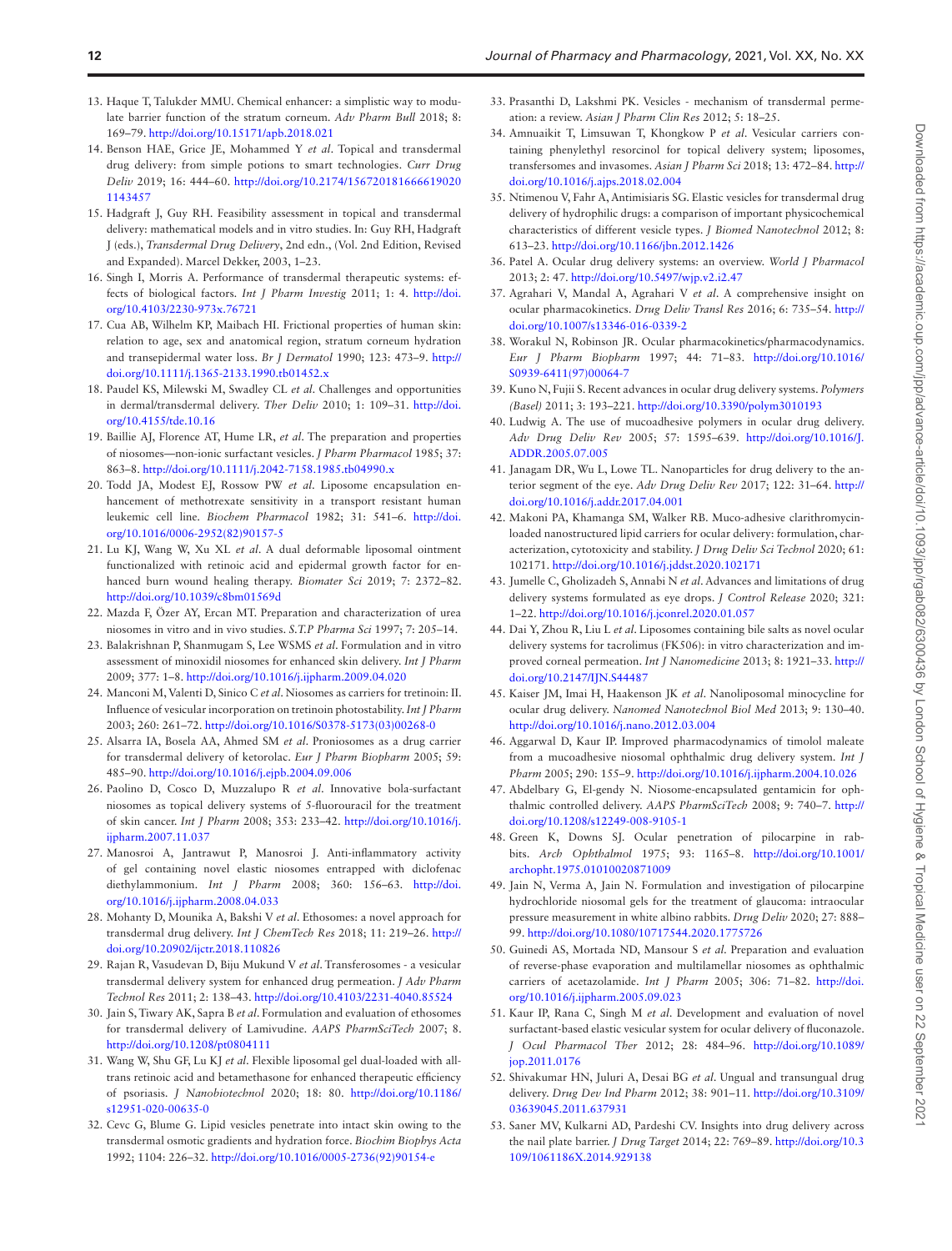- <span id="page-12-0"></span>54. Rajendra VB, Baro A, Kumari A *et al*. Transungual drug delivery: an overview. *J Appl Pharm Sci* 2012; 02: 203–9.
- <span id="page-12-1"></span>55. Muralidhar P, Bhargav E, Reddy R. Transungual drug delivery: an over view. *Int J Pharma Res Heal Sci* 2017; 5: 1522–8. [http://doi.org/10.21276/](https://doi.org/http://doi.org/10.21276/ijprhs.2017.01.01) [ijprhs.2017.01.01](https://doi.org/http://doi.org/10.21276/ijprhs.2017.01.01)
- <span id="page-12-2"></span>56. Walters KA, Flynn GL, Marvel JR. Physicochemical characterization of the human nail: solvent effects on the permeation of homologous alcohols. *J Pharm Pharmacol* 1985; 37: 771–5. [http://doi.](https://doi.org/http://doi.org/10.1111/j.2042-7158.1985.tb04966.x) [org/10.1111/j.2042-7158.1985.tb04966.x](https://doi.org/http://doi.org/10.1111/j.2042-7158.1985.tb04966.x)
- <span id="page-12-3"></span>57. Hao J, Smith KA, Li SK. Chemical method to enhance transungual transport and iontophoresis efficiency. *Int J Pharm* 2008; 357: 61–9. [http://doi.](https://doi.org/http://doi.org/10.1016/j.ijpharm.2008.01.027) [org/10.1016/j.ijpharm.2008.01.027](https://doi.org/http://doi.org/10.1016/j.ijpharm.2008.01.027)
- <span id="page-12-4"></span>58. Walters KA, Flynn GL, Marvel JR. Penetration of the human nail plate: the effects of vehicle pH on the permeation of miconazole. *J Pharm Pharmacol* 1985; 37: 498–9. [http://doi.org/10.1111/j.2042-7158.1985.tb03050.x](https://doi.org/http://doi.org/10.1111/j.2042-7158.1985.tb03050.x)
- <span id="page-12-5"></span>59. Murdan S. Drug delivery to the nail following topical application. *Int J Pharm* 2002; 236: 1–26. [http://doi.org/10.1016/S0378-5173\(01\)00989-9](https://doi.org/http://doi.org/10.1016/S0378-5173(01)00989-9)
- <span id="page-12-6"></span>60. Bhuptani RS, Deshpande KM, Patravale VB. Transungual permeation: current insights. *Drug Deliv Transl Res* 2016; 6: 426–39. [http://doi.](https://doi.org/http://doi.org/10.1007/s13346-015-0259-6) [org/10.1007/s13346-015-0259-6](https://doi.org/http://doi.org/10.1007/s13346-015-0259-6)
- <span id="page-12-7"></span>61. Khan AW, Kotta S, Ansari SH *et al*. Self-nanoemulsifying drug delivery system (SNEDDS) of the poorly water-soluble grapefruit flavonoid Naringenin: design, characterization, *in vitro* and *in vivo* evaluation. *Drug Deliv* 2015; 22: 552–61. [http://doi.org/10.3109/10717544.2013.8](https://doi.org/http://doi.org/10.3109/10717544.2013.878003) [78003](https://doi.org/http://doi.org/10.3109/10717544.2013.878003)
- <span id="page-12-8"></span>62. Singhvi G, Patil S, Girdhar V *et al*. Nanocarriers for topical drug delivery: approaches and advancements. *Nanosci Nanotechnol Asia* 2018; 9: 329– 36. [http://doi.org/10.2174/2210681208666180320122534](https://doi.org/http://doi.org/10.2174/2210681208666180320122534)
- <span id="page-12-9"></span>63. Pelgrift RY, Friedman AJ. Nanotechnology as a therapeutic tool to combat microbial resistance. *Adv Drug Deliv Rev* 2013; 65: 1803–15. [http://doi.](https://doi.org/http://doi.org/10.1016/j.addr.2013.07.011) [org/10.1016/j.addr.2013.07.011](https://doi.org/http://doi.org/10.1016/j.addr.2013.07.011)
- <span id="page-12-10"></span>64. Tuncay Tanriverdi S. Preparation and characterization of caffeine loaded liposome and ethosome formulations for transungual application. *Turkish J Pharm Sci* 2018; 15: 178–83. [http://doi.org/10.4274/tjps.22931](https://doi.org/http://doi.org/10.4274/tjps.22931)
- <span id="page-12-11"></span>65. Tuncay Tanriverdi S, Hilmioʇlu Polat S, Yeşim Metin D *et al*. Terbinafine hydrochloride loaded liposome film formulation for treatment of onychomycosis: in vitro and in vivo evaluation. *J Liposome Res* 2016; 26: 163–73. [http://doi.org/10.3109/08982104.2015.1067892](https://doi.org/http://doi.org/10.3109/08982104.2015.1067892)
- <span id="page-12-12"></span>66. Ghannoum M, Isham N, Herbert J *et al*. Activity of TDT 067 (terbinafine in transfersome) against agents of onychomycosis, as determined by minimum inhibitory and fungicidal concentrations. *J Clin Microbiol* 2011; 49: 1716–20. [http://doi.org/10.1128/JCM.00083-11](https://doi.org/http://doi.org/10.1128/JCM.00083-11)
- <span id="page-12-13"></span>67. Shah VH, Jobanputra A. Enhanced ungual permeation of terbinafine HCl delivered through liposome-loaded nail lacquer formulation optimized by QbD approach. *AAPS PharmSciTech* 2018; 19: 213–24. [http://doi.](https://doi.org/http://doi.org/10.1208/s12249-017-0831-0) [org/10.1208/s12249-017-0831-0](https://doi.org/http://doi.org/10.1208/s12249-017-0831-0)
- <span id="page-12-14"></span>68. Allen TM, Moase EH. Therapeutic opportunities for targeted liposomal drug delivery. *Adv Drug Deliv Rev* 1996; 21: 117–33. [https://doi.](https://doi.org/https://doi.org/10.1016/S0169-409X(96)00402-4) [org/10.1016/S0169-409X\(96\)00402-4](https://doi.org/https://doi.org/10.1016/S0169-409X(96)00402-4)
- <span id="page-12-15"></span>69. Bansal S, Kashyap CP, Aggarwal G *et al*. A comparative review on vesicular drug delivery system and stability issues. *Int J Res Pharm Chem* 2012; 2: 704–13.
- <span id="page-12-16"></span>70. Manosroi A, Chankhampan C, Manosroi W *et al*. Transdermal absorption enhancement of papain loaded in elastic niosomes incorporated in gel for scar treatment. *Eur J Pharm Sci* 2013; 48: 474–83. [http://doi.](https://doi.org/http://doi.org/10.1016/j.ejps.2012.12.010) [org/10.1016/j.ejps.2012.12.010](https://doi.org/http://doi.org/10.1016/j.ejps.2012.12.010)
- <span id="page-12-17"></span>71. Nie S, Hsiao WW, Pan W *et al*. Thermoreversible pluronic® F127-based hydrogel containing liposomes for the controlled delivery of paclitaxel: in vitro drug release, cell cytotoxicity, and uptake studies. *Int J Nanomed* 2011; 6: 151–66. [http://doi.org/10.2147/IJN.S15057](https://doi.org/http://doi.org/10.2147/IJN.S15057)
- <span id="page-12-18"></span>72. Xu J, Ma L, Liu Y *et al*. Design and characterization of antitumor drug paclitaxel-loaded chitosan nanoparticles by W/O emulsions. *Int J Biol Macromol* 2012; 50: 438–43. [http://doi.org/10.1016/j.](https://doi.org/http://doi.org/10.1016/j.ijbiomac.2011.12.034) [ijbiomac.2011.12.034](https://doi.org/http://doi.org/10.1016/j.ijbiomac.2011.12.034)
- <span id="page-12-19"></span>73. Ruel-Gariépy E, Leroux JCC. In situ-forming hydrogels - review of temperature-sensitive systems. *Eur J Pharm Biopharm* 2004; 58: 409–26. [http://doi.org/10.1016/j.ejpb.2004.03.019](https://doi.org/http://doi.org/10.1016/j.ejpb.2004.03.019)
- <span id="page-12-20"></span>74. Gandhi A, Paul A, Sen SO *et al*. Studies on thermoresponsive polymers: phase behaviour, drug delivery and biomedical applications. *Asian i Pharm Sci* 2015; 10: 99–107. [https://doi.org/10.1016/j.ajps.2014.08.010](https://doi.org/https://doi.org/10.1016/j.ajps.2014.08.010)
- <span id="page-12-21"></span>75. Kabanov AV, Batrakova EV, Alakhov VY. Pluronic block copolymers as novel polymer therapeutics for drug and gene delivery. *J Control Release* 2002; 82: 189–212. [http://doi.org/10.1016/s0168-3659\(02\)00009-3](https://doi.org/http://doi.org/10.1016/s0168-3659(02)00009-3)
- <span id="page-12-22"></span>76. Al Khateb K, Ozhmukhametova EK, Mussin MN *et al*. In situ gelling systems based on Pluronic F127/Pluronic F68 formulations for ocular drug delivery. *Int J Pharm* 2016; 502: 70–9. [http://doi.org/10.1016/j.](https://doi.org/http://doi.org/10.1016/j.ijpharm.2016.02.027) [ijpharm.2016.02.027](https://doi.org/http://doi.org/10.1016/j.ijpharm.2016.02.027)
- <span id="page-12-23"></span>77. Almeida H, Amaral MH, Lobão P. Temperature and pH stimuli-responsive polymers and their applications in controlled and selfregulated drug delivery. *J Appl Pharm Sci* 2012; 2: 01–10. [http://doi.org/10.7324/](https://doi.org/http://doi.org/10.7324/JAPS.2012.2609) [JAPS.2012.2609](https://doi.org/http://doi.org/10.7324/JAPS.2012.2609)
- <span id="page-12-25"></span>78. Ruchatz F, Lang S, Reich H *et al*. The combination of pluronic F 127 and pluronic F 68 - a new perspective for thermogelling drug delivery formulations. In: Proceedings of the Proceedings of the Controlled Release Society, p.896–7, 1998.
- 79. Fogueri L, Singh S. Smart polymers for controlled delivery of proteins and peptides: a review of patents. *Recent Patents Drug Deliv Formul* 2009; 3: 40–8. [http://doi.org/10.2174/187221109787158300](https://doi.org/http://doi.org/10.2174/187221109787158300)
- <span id="page-12-24"></span>80. Aguilar MR, San Román J. Introduction to smart polymers and their applications. In: *Smart Polymers and Their Applications*. 2014, 1–11.
- <span id="page-12-26"></span>81. Almeida H, Amaral MH, Lobão P *et al*. Applications of poloxamers in ophthalmic pharmaceutical formulations: an overview. Aguilar MR, San Román J (eds.), *Expert Opin Drug Deliv* Cambridge: Woodhead Publishing Limited, 2013; 10: 1223–37. [http://doi.org/10.1517/1742524](https://doi.org/http://doi.org/10.1517/17425247.2013.796360) [7.2013.796360](https://doi.org/http://doi.org/10.1517/17425247.2013.796360)
- <span id="page-12-27"></span>82. Desai SD, Blanchard J. *In vitro* evaluation of pluronic F127-based controlled-release ocular delivery systems for pilocarpine. *J Pharm Sci* 1998; 87: 226–30. [http://doi.org/10.1021/js970090e](https://doi.org/http://doi.org/10.1021/js970090e)
- <span id="page-12-29"></span>83. Miyazaki S, Ohkawa Y, Takada M *et al*. Antitumor effect of pluronic F-127 gel containing mitomycin C on sarcoma-180 ascites tumor in mice. *Chem Pharm Bull (Tokyo)* 1992; 40: 2224–6. [http://doi.org/10.1248/](https://doi.org/http://doi.org/10.1248/cpb.40.2224) [cpb.40.2224](https://doi.org/http://doi.org/10.1248/cpb.40.2224)
- <span id="page-12-28"></span>84. Chaibva FA, Walker RB. The comparison of in vitro release methods for the evaluation of oxytocin release from pluronic® F127 parenteral formulations. *Dissolution Technol* 2007; 14: 15–25. [http://doi.org/10.14227/](https://doi.org/http://doi.org/10.14227/DT140407P15) [DT140407P15](https://doi.org/http://doi.org/10.14227/DT140407P15)
- <span id="page-12-30"></span>85. Veyries ML, Couarraze G, Geiger S *et al*. Controlled release of vancomycin from Poloxamer 407 gels. *Int J Pharm* 1999; 192: 183–93. [http://](https://doi.org/http://doi.org/10.1016/S0378-5173(99)00307-5) [doi.org/10.1016/S0378-5173\(99\)00307-5](https://doi.org/http://doi.org/10.1016/S0378-5173(99)00307-5)
- <span id="page-12-31"></span>86. Han HD, Song CK, Park YS *et al*. A chitosan hydrogel-based cancer drug delivery system exhibits synergistic antitumor effects by combining with a vaccinia viral vaccine. *Int J Pharm* 2008; 350: 27–34. [http://doi.](https://doi.org/http://doi.org/10.1016/j.ijpharm.2007.08.014) [org/10.1016/j.ijpharm.2007.08.014](https://doi.org/http://doi.org/10.1016/j.ijpharm.2007.08.014)
- <span id="page-12-34"></span>87. Fabiano A, Bizzarri R, Zambito Y. Thermosensitive hydrogel based on chitosan and its derivatives containing medicated nanoparticles for transcorneal administration of 5-fluorouracil. *Int J Nanomed* 2017; 12: 633–43. [http://doi.org/10.2147/IJN.S121642](https://doi.org/http://doi.org/10.2147/IJN.S121642)
- <span id="page-12-32"></span>88. Kim S, Nishimoto SK, Bumgardner JD *et al*. A chitosan/β-glycerophosphate thermo-sensitive gel for the delivery of ellagic acid for the treatment of brain cancer. *Biomaterials* 2010; 31: 4157–66. [http://doi.org/10.1016/j.](https://doi.org/http://doi.org/10.1016/j.biomaterials.2010.01.139) [biomaterials.2010.01.139](https://doi.org/http://doi.org/10.1016/j.biomaterials.2010.01.139)
- <span id="page-12-33"></span>89. Kolawole OM, Lau WM, Khutoryanskiy VV. Chitosan/βglycerophosphate in situ gelling mucoadhesive systems for intravesical delivery of mitomycin-C. *Int J Pharm X* 2019; 1. [http://doi.org/10.1016/j.](https://doi.org/http://doi.org/10.1016/j.ijpx.2019.100007) [ijpx.2019.100007](https://doi.org/http://doi.org/10.1016/j.ijpx.2019.100007)
- <span id="page-12-35"></span>90. Hua S. Comparison of in vitro dialysis release methods of loperamideencapsulated liposomal gel for topical drug delivery. *Int J Nanomed* 2014; 9: 735–44. [http://doi.org/10.2147/IJN.S55805](https://doi.org/http://doi.org/10.2147/IJN.S55805)
- <span id="page-12-36"></span>91. Shirsand S, Kanani K, Keerthy D *et al*. Formulation and evaluation of Ketoconazole niosomal gel drug delivery system. *Int J Pharm Investig* 2012; 2: 201. [http://doi.org/10.4103/2230-973x.107002](https://doi.org/http://doi.org/10.4103/2230-973x.107002)
- <span id="page-12-37"></span>92. Ciobanu BC, Cadinoiu AN, Popa M *et al*. Modulated release from liposomes entrapped in chitosan/gelatin hydrogels. *Mater Sci Eng C* 2014; 43: 383–91. [http://doi.org/10.1016/j.msec.2014.07.036](https://doi.org/http://doi.org/10.1016/j.msec.2014.07.036)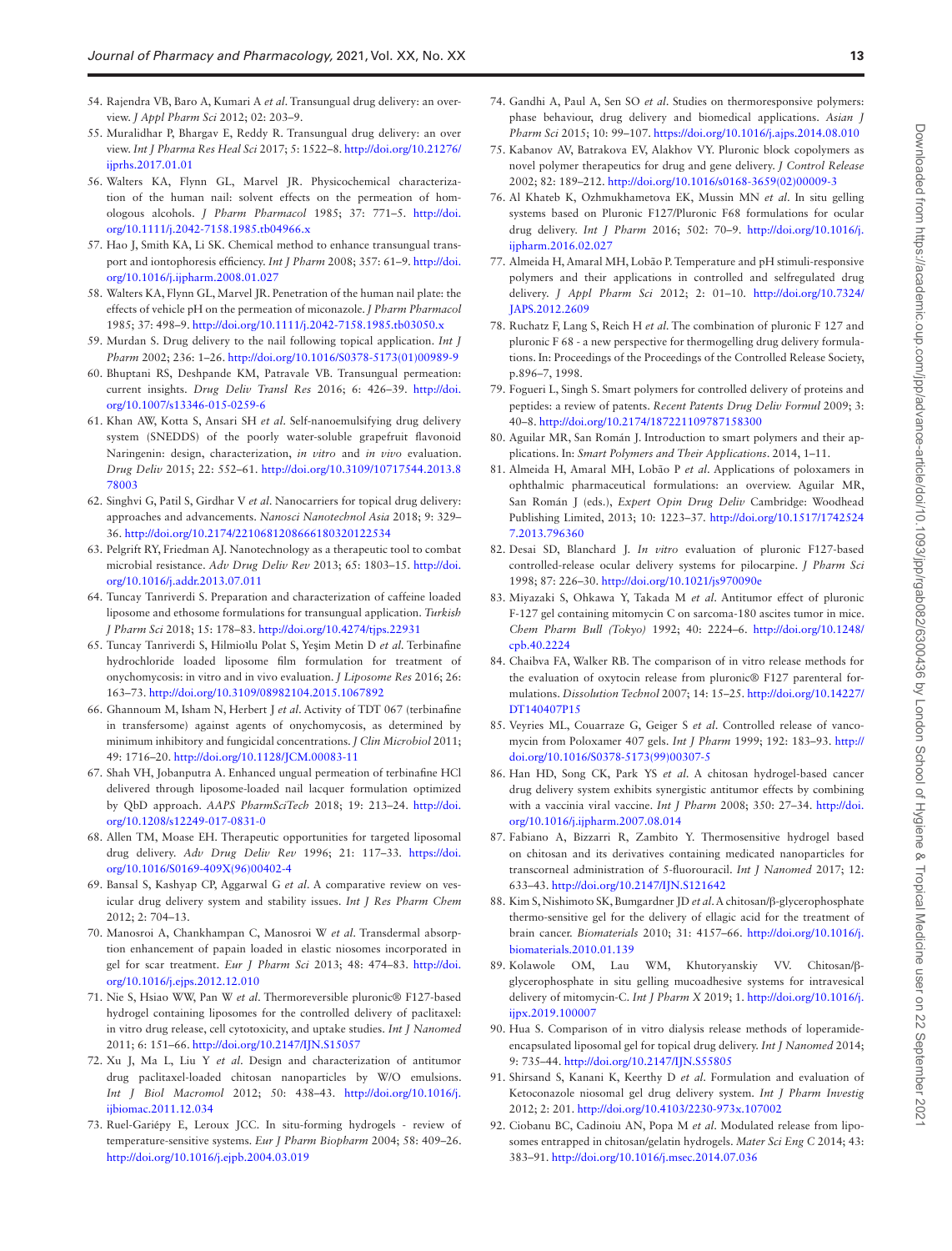- <span id="page-13-0"></span>93. Schmaljohann D. Thermo- and pH-responsive polymers in drug delivery. *Adv Drug Deliv Rev* 2006; 58: 1655–70. [http://doi.org/10.1016/j.](https://doi.org/http://doi.org/10.1016/j.addr.2006.09.020) [addr.2006.09.020](https://doi.org/http://doi.org/10.1016/j.addr.2006.09.020)
- <span id="page-13-1"></span>94. Chan A, Orme RP, Fricker RA *et al*. Remote and local control of stimuli responsive materials for therapeutic applications. *Adv Drug Deliv Rev* 2013; 65: 497–514. [http://doi.org/10.1016/j.addr.2012.07.007](https://doi.org/http://doi.org/10.1016/j.addr.2012.07.007)
- <span id="page-13-2"></span>95. Foss AC, Goto T, Morishita M *et al*. Development of acrylic-based copolymers for oral insulin delivery. *Eur J Pharm Biopharm* 2004; 57: 163–9. [http://doi.org/10.1016/S0939-6411\(03\)00145-0](https://doi.org/http://doi.org/10.1016/S0939-6411(03)00145-0)
- <span id="page-13-3"></span>96. Peng CL, Yang LY, Luo TY *et al*. Development of pH sensitive 2-(diisopropylamino)ethyl methacrylate based nanoparticles for photodynamic therapy. *Nanotechnology* 2010; 21: 155103. [http://doi.](https://doi.org/http://doi.org/10.1088/0957-4484/21/15/155103) [org/10.1088/0957-4484/21/15/155103](https://doi.org/http://doi.org/10.1088/0957-4484/21/15/155103)
- <span id="page-13-4"></span>97. Priya James H, John R, Alex A *et al*. Smart polymers for the controlled delivery of drugs – a concise overview. *Acta Pharm Sin B* 2014; 4: 120–7. [http://doi.org/10.1016/j.apsb.2014.02.005](https://doi.org/http://doi.org/10.1016/j.apsb.2014.02.005)
- <span id="page-13-5"></span>98. Bazban-Shotorbani S, Hasani-Sadrabadi MM, Karkhaneh A *et al*. Revisiting structure-property relationship of pH-responsive polymers for drug delivery applications. *J Control Release* 2017; 253: 46–63. [http://doi.](https://doi.org/http://doi.org/10.1016/j.jconrel.2017.02.021) [org/10.1016/j.jconrel.2017.02.021](https://doi.org/http://doi.org/10.1016/j.jconrel.2017.02.021)
- <span id="page-13-6"></span>99. Paul F, Morin A, Monsan P. Microbial polysaccharides with actual potential industrial applications. *Biotechnol Adv* 1986; 4: 245–59. [http://doi.](https://doi.org/http://doi.org/10.1016/0734-9750(86)90311-3) [org/10.1016/0734-9750\(86\)90311-3](https://doi.org/http://doi.org/10.1016/0734-9750(86)90311-3)
- 100. Totosaus A, Pérez-Chabela ML. Textural properties and microstructure of low-fat and sodium-reduced meat batters formulated with gellan gum and dicationic salts. *Food Sci Technol* 2009; 42: 563–9. [http://doi.](https://doi.org/http://doi.org/10.1016/j.lwt.2008.07.016) [org/10.1016/j.lwt.2008.07.016](https://doi.org/http://doi.org/10.1016/j.lwt.2008.07.016)
- <span id="page-13-7"></span>101. Banerjee S, Bhattacharya S. Compressive textural attributes, opacity and syneresis of gels prepared from gellan, agar and their mixtures. *J Food Eng* 2011; 102: 287–92. [http://doi.org/10.1016/j.jfoodeng.2010.08.025](https://doi.org/http://doi.org/10.1016/j.jfoodeng.2010.08.025)
- <span id="page-13-8"></span>102. Rehm BHA. Bacterial polymers: biosynthesis, modifications and applications. *Nat Rev Microbiol* 2010; 8: 578. [http://doi.org/10.1038/](https://doi.org/http://doi.org/10.1038/nrmicro2354) [nrmicro2354](https://doi.org/http://doi.org/10.1038/nrmicro2354)
- <span id="page-13-9"></span>103. Cox PJ, Sujja AJ, Munday DL *et al*. Development and evaluation of a multiple unit oral sustained release dosage form for S (+) ibuprofen;preparation and release kinetics. *Int J Pharm* 2000; 193: 73–84. [http://doi.org/10.1016/S0378-5173\(99\)00320-8](https://doi.org/http://doi.org/10.1016/S0378-5173(99)00320-8)
- 104. Toti US, Soppimath KS, Mallikarjuna NN *et al*. Acrylamide-graftedacacia gum polymer matrix tablets as erosion-controlled drug delivery systems. *J Appl Polym Sci* 2004; 93: 2245–53. [http://doi.org/10.1002/](https://doi.org/http://doi.org/10.1002/app.20768) [app.20768](https://doi.org/http://doi.org/10.1002/app.20768)
- 105. Vendruscolo CW, Andreazza IF, Ganter JLMS *et al*. Xanthan and galactomannan (from M. scabrella) matrix tablets for oral controlled delivery of theophylline. *Int J Pharm* 2005; 296: 1–11. [http://doi.](https://doi.org/http://doi.org/10.1016/j.ijpharm.2005.02.007) [org/10.1016/j.ijpharm.2005.02.007](https://doi.org/http://doi.org/10.1016/j.ijpharm.2005.02.007)
- 106. Rasul A, Iqbal M, Murtaza G *et al*. Design, development and in-vitro evaluation of metoprolol tartrate tablets containing xanthan-tragacanth. *Acta Pol Pharm* 2010; 67: 517–22. PMID: 20873420.
- <span id="page-13-10"></span>107. Mundargi RC, Shelke NB, Babu VR *et al*. Novel thermo-responsive semi-interpenetrating network microspheres of gellan gum-poly(Nisopropylacrylamide) for controlled release of atenolol. *J Appl Polym Sci* 2010; 116: 1832–41. [http://doi.org/10.1002/app.31551](https://doi.org/http://doi.org/10.1002/app.31551)
- <span id="page-13-11"></span>108. Bae JW, Go DH, Park KD *et al*. Thermosensitive chitosan as an injectable carrier for local drug delivery. *Macromol Res* 2006; 14: 461–5. [http://doi.org/10.1007/BF03219111](https://doi.org/http://doi.org/10.1007/BF03219111)
- <span id="page-13-15"></span>109. Chenite A, Chaput C, Wang D *et al*. Novel injectable neutral solutions of chitosan form biodegradable gels in situ. *Biomaterials* 2000; 21: 2155– 61. [http://doi.org/10.1016/S0142-9612\(00\)00116-2](https://doi.org/http://doi.org/10.1016/S0142-9612(00)00116-2)
- 110. Le Tien C, Lacroix M, Ispas-Szabo P *et al*. N-acylated chitosan: hydrophobic matrices for controlled drug release. *J Control Release* 2003; 93: 1–13. [http://doi.org/10.1016/S0168-3659\(03\)00327-4](https://doi.org/http://doi.org/10.1016/S0168-3659(03)00327-4)
- <span id="page-13-12"></span>111. Berrada M, Serreqi A, Dabbarh F *et al*. A novel non-toxic camptothecin formulation for cancer chemotherapy. *Biomaterials* 2005; 26: 2115–20. [http://doi.org/10.1016/j.biomaterials.2004.06.013](https://doi.org/http://doi.org/10.1016/j.biomaterials.2004.06.013)
- <span id="page-13-13"></span>112. Jarry C, Leroux JC, Haeck J *et al*. Irradiating or autoclaving chitosan/ polyol solutions: effect on thermogelling chitosan-beta-glycerophosphate

systems. *Chem Pharm Bull* 2002; 50: 1335–40. [http://doi.org/10.1248/](https://doi.org/http://doi.org/10.1248/cpb.50.1335) [cpb.50.1335](https://doi.org/http://doi.org/10.1248/cpb.50.1335)

- 113. Kokufuta E. Polyelectrolyte gel transitions: experimental aspects of charge inhomogeneity in the swelling and segmental attractions in the shrinking. *Langmuir* 2005; 21: 10004–15. [http://doi.org/10.1021/la050530e](https://doi.org/http://doi.org/10.1021/la050530e)
- <span id="page-13-14"></span>114. Wu J, Wei W, Wang LY *et al*. A thermosensitive hydrogel based on quaternized chitosan and poly(ethylene glycol) for nasal drug delivery system. *Biomaterials* 2007; 28: 2220–32. [http://doi.org/10.1016/j.](https://doi.org/http://doi.org/10.1016/j.biomaterials.2006.12.024) [biomaterials.2006.12.024](https://doi.org/http://doi.org/10.1016/j.biomaterials.2006.12.024)
- <span id="page-13-16"></span>115. Iliescu M, Hoemann CD, Shive MS *et al*. Ultrastructure of hybrid chitosan-glycerol phosphate blood clots by environmental scanning electron microscopy. *Microsc Res Tech* 2008; 71: 236–47. [http://doi.](https://doi.org/http://doi.org/10.1002/jemt.20545) [org/10.1002/jemt.20545](https://doi.org/http://doi.org/10.1002/jemt.20545)
- <span id="page-13-17"></span>116. Cho J, Heuzey MC, Bégin A *et al*. Physical gelation of chitosan in the presence of beta-glycerophosphate: the effect of temperature. *Biomacromolecules* 2005; 6: 3267–75. [http://doi.org/10.1021/](https://doi.org/http://doi.org/10.1021/bm050313s) [bm050313s](https://doi.org/http://doi.org/10.1021/bm050313s)
- <span id="page-13-19"></span>117. Chenite A, Buschmann M, Wang D *et al*. Rheological characterisation of thermogelling chitosan/glycerol-phosphate solutions. *Carbohydr Polym* 2001; 46: 39–47. [http://doi.org/10.1016/S0144-8617\(00\)00281-2](https://doi.org/http://doi.org/10.1016/S0144-8617(00)00281-2)
- <span id="page-13-18"></span>118. Wu J, Su ZG, Ma GH. A thermo- and pH-sensitive hydrogel composed of quaternized chitosan/glycerophosphate. *Int J Pharm* 2006; 315: 1–11. [http://doi.org/10.1016/j.ijpharm.2006.01.045](https://doi.org/http://doi.org/10.1016/j.ijpharm.2006.01.045)
- <span id="page-13-20"></span>119. Berger J, Reist M, Mayer JM *et al*. Structure and interactions in chitosan hydrogels formed by complexation or aggregation for biomedical applications. *Eur J Pharm Biopharm* 2004; 57: 35–52. [http://doi.](https://doi.org/http://doi.org/10.1016/S0939-6411(03)00160-7) [org/10.1016/S0939-6411\(03\)00160-7](https://doi.org/http://doi.org/10.1016/S0939-6411(03)00160-7)
- <span id="page-13-21"></span>120. Hamidi M, Rostamizadeh K, Shahbazi MA. Hydrogel nanoparticles in drug delivery. *Intell Nanomater Process Prop Appl* 2012; 60: 583–624. [http://doi.org/10.1002/9781118311974.ch15](https://doi.org/http://doi.org/10.1002/9781118311974.ch15)
- 121. Annabi N, Tamayol A, Uquillas JA *et al*. Rational design and applications of hydrogels in regenerative medicine. *Adv Mater* 2014; 26: 85– 124. [http://doi.org/10.1002/adma.201303233](https://doi.org/http://doi.org/10.1002/adma.201303233)
- <span id="page-13-22"></span>122. Sharpe LA, Daily AM, Horava SD *et al*. Therapeutic applications of hydrogels in oral drug delivery. *Expert Opin Drug Deliv* 2014; 11: 901–15. [http://doi.org/10.1517/17425247.2014.902047](https://doi.org/http://doi.org/10.1517/17425247.2014.902047)
- <span id="page-13-23"></span>123. Yamazaki N, Sugimoto T, Fukushima M *et al*. Dual-stimuli responsive liposomes using pH- and temperature-sensitive polymers for controlled transdermal delivery. *Polym Chem* 2017; 8: 1507–18. [http://doi.](https://doi.org/http://doi.org/10.1039/c6py01754a) [org/10.1039/c6py01754a](https://doi.org/http://doi.org/10.1039/c6py01754a)
- <span id="page-13-24"></span>124. Rogers RD, Seddon KR. Ionic liquids: industrial applications for green chemistry. *ACS Symp Ser* 2002; 2002: 474. [http://doi.org/10.1021/](https://doi.org/http://doi.org/10.1021/bk-2002-0818.fw001) [bk-2002-0818.fw001](https://doi.org/http://doi.org/10.1021/bk-2002-0818.fw001)
- <span id="page-13-25"></span>125. Hough WL, Rogers RD. Ionic liquids then and now: from solvents to materials to active pharmaceutical ingredients. *Bull Chem Soc Jpn* 2007; 80: 2262–9. [http://doi.org/10.1246/bcsj.80.2262](https://doi.org/http://doi.org/10.1246/bcsj.80.2262)
- <span id="page-13-26"></span>126. Rodríguez H, Bica K, Rogers R. Ionic liquid technology: a potential new platform for the pharmaceutical industry. *Trop J Pharm Res* 2008; 7: 1011–2. [http://doi.org/10.4314/tjpr.v7i3.1](https://doi.org/http://doi.org/10.4314/tjpr.v7i3.1)
- <span id="page-13-27"></span>127. Black SN, Collier EA, Davey RJ *et al*. Structure, solubility, screening, and synthesis of molecular salts. *J Pharm Sci* 2007; 96: 1053–68. [http://doi.](https://doi.org/http://doi.org/10.1002/jps.20927) [org/10.1002/jps.20927](https://doi.org/http://doi.org/10.1002/jps.20927)
- <span id="page-13-28"></span>128. Evans DF, Kaler EW, Benton WJ. Liquid crystals in a fused salt:. beta.,.gamma.-distearoylphosphatidylcholine in N-ethylammonium nitrate. *J Phys Chem* 1983; 87: 533–5. [http://doi.org/10.1021/](https://doi.org/http://doi.org/10.1021/j100227a003) [j100227a003](https://doi.org/http://doi.org/10.1021/j100227a003)
- <span id="page-13-29"></span>129. Tamura-Lis W, Lis LJ, Quinn PJ. Structures and mechanisms of lipid phase transitions in nonaqueous media. Dipalmitoylphosphatidylethano lamine in fused salt. *Biophys J* 1988; 53: 489–92. [http://doi.org/10.1016/](https://doi.org/http://doi.org/10.1016/S0006-3495(88)83127-8) [S0006-3495\(88\)83127-8](https://doi.org/http://doi.org/10.1016/S0006-3495(88)83127-8)
- <span id="page-13-30"></span>130. Gayet F, Marty JD, Brûlet A *et al*. Vesicles in ionic liquids. *Langmuir* 2011; 27: 9706–10. [http://doi.org/10.1021/la2015989](https://doi.org/http://doi.org/10.1021/la2015989)
- <span id="page-13-31"></span>131. Kimizuka N, Nakashima T. Spontaneous self-assembly of glycolipid bilayer membranes in sugar-philic ionic liquids and formation of ionogels. *Langmuir* 2001; 17: 6759–61. [http://doi.org/10.1021/](https://doi.org/http://doi.org/10.1021/la015523e) [la015523e](https://doi.org/http://doi.org/10.1021/la015523e)